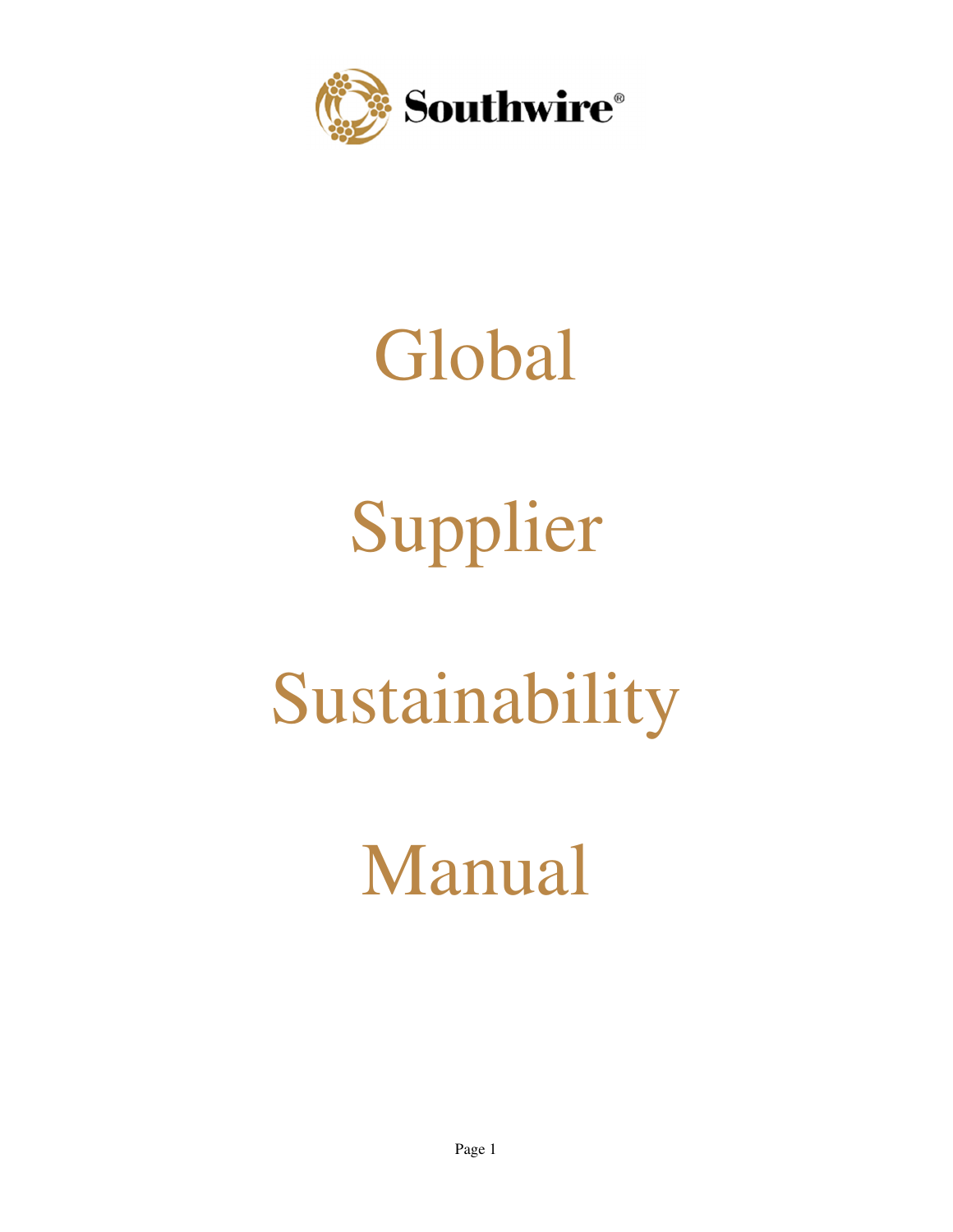

# Table of Contents

| Section 2.0 - Supplier Development and Continuous Improvement 6                   |
|-----------------------------------------------------------------------------------|
| • Section 3.0 - Supplier Selection and Performance Monitoring 6                   |
|                                                                                   |
|                                                                                   |
| • Section 6.0 - Traceability, Identification, Packaging and Scheduling 10         |
| • Section 7.0 - Non-Conforming Product/ Material Control and Corrective Action 13 |
|                                                                                   |
|                                                                                   |
|                                                                                   |
|                                                                                   |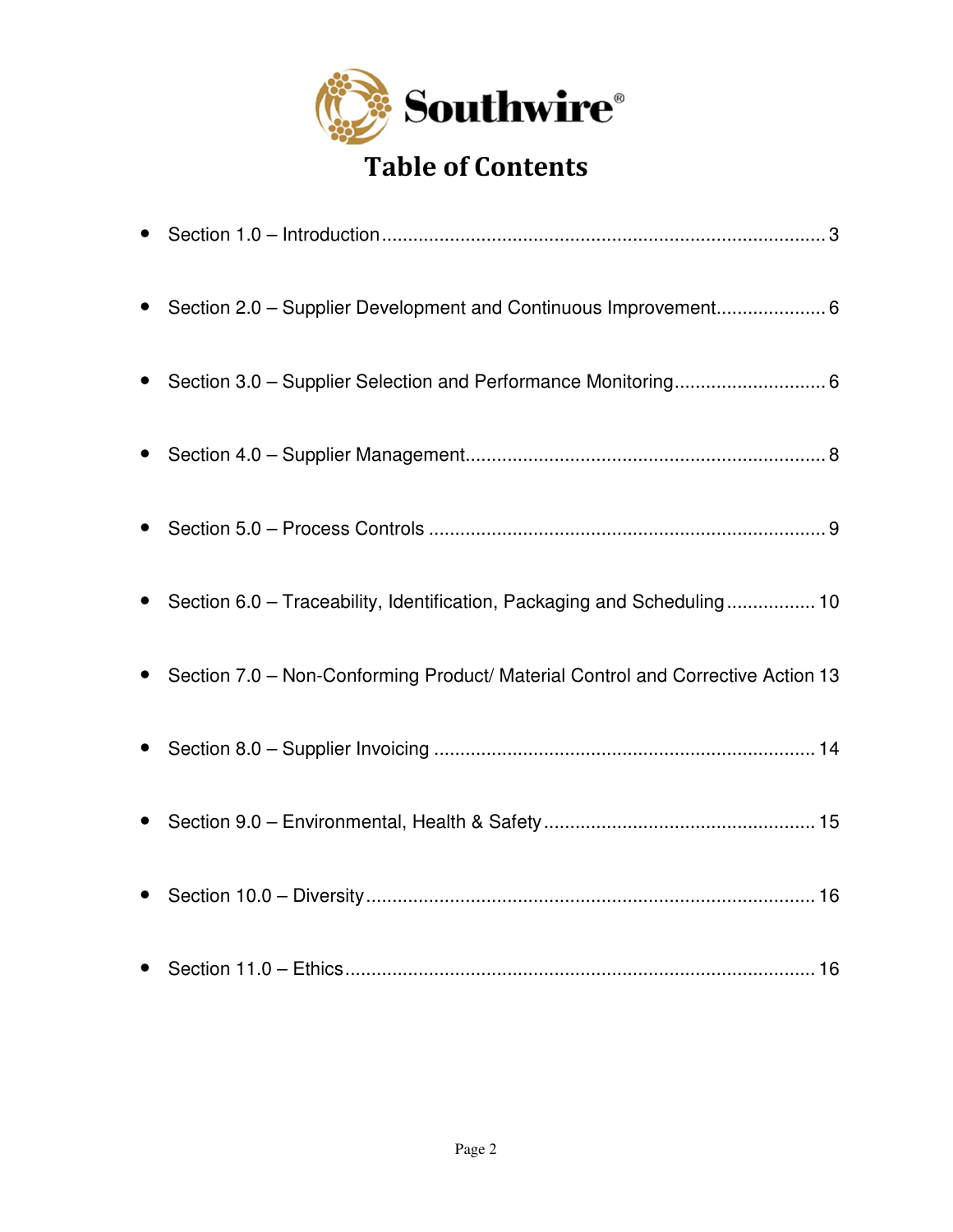

#### **Section 1.0 – Introduction**

#### **1.1 Purpose**

This manual describes the Supplier Sustainability requirements necessary to support a successful relationship between Southwire and its suppliers. This manual supplements but does not replace or alter terms and conditions covered by purchase documents (including purchase orders), national contracts, blanket orders, specified warranty agreements, International Supplier Operating guide or any requirements set forth in Southwire's engineering drawings, standards or specifications.

#### **1.2 Scope**

This manual applies to all suppliers of raw material (including metal), packaging material, wire, MRO (Maintenance, Repair and Operations) goods, resale goods, contract services and shipping services. This manual does not apply to vendors, such as agents, utilities and providers of legal services. It outlines the minimum activities and quality performance required of Supplier's management system and requirements for the delivery of product, material or service. We intend to work with suppliers who have demonstrated a commitment to quality and continuous improvement in the product or material they produce or service they provide. Basic requirements are summarized as follows:

- Supplier must be capable of providing defect-free material and product on-time that meet applicable specifications and requirements.
- Suppliers must notify Southwire of any planned changes to the design, specifications, process, or, when applicable to Southwire, manufacturing site in advance of delivery to Southwire.
- All Southwire product design changes will be communicated to Supplier by the Purchasing Agent or designated Engineer. Proof of capability may be requested in order to provide assurance the product will meet the new or modified design specifications.

#### **1.3 About Southwire: Vision, Pillars and Principles**

Southwire leads the industry with innovative products that simplify installation, saving our customers time and money. Southwire has the right wire and cable solution for any commercial, residential, industrial or utility application. If Southwire does not have the solution, we'll design it and make it to order.

Southwire's corporate structure, centers around four distinct manufacturing segments—Energy, Electrical, OEM (Original Equipment Manufacturing) and SCR® (Southwire Continuous Rod), each focusing on a specific group of products and customers.

Our Energy Division sells a full line of low, medium and high-voltage cable products that move power from the generation source to buildings and homes. Customers include investor-owned utilities, rural electric cooperatives, municipalities, contractors and utility distributors.

Our Electrical Division products distribute power inside homes and buildings. The Electrical Division's products move power exactly where it is needed, whether it's Romex® brand building wire, copper or aluminum MC, copper AC or flexible, metallic or liquid tight conduit or 600-volt or 24-kilovolt wire.

Our OEM Division sells wire and rod to customers who manufacture such products as automobile wiring harnesses, insect screening, transformers, electric motors, HVAC equipment, appliances and industrial equipment.

Our SCR® Technologies Division has been the technological leader in continuous cast copper and aluminum rod manufacturing since the 1960s. More than half of the continuous-casting copper rod capacity in the world uses our technology—which means most of the world's copper wire passes through technology provided by Southwire.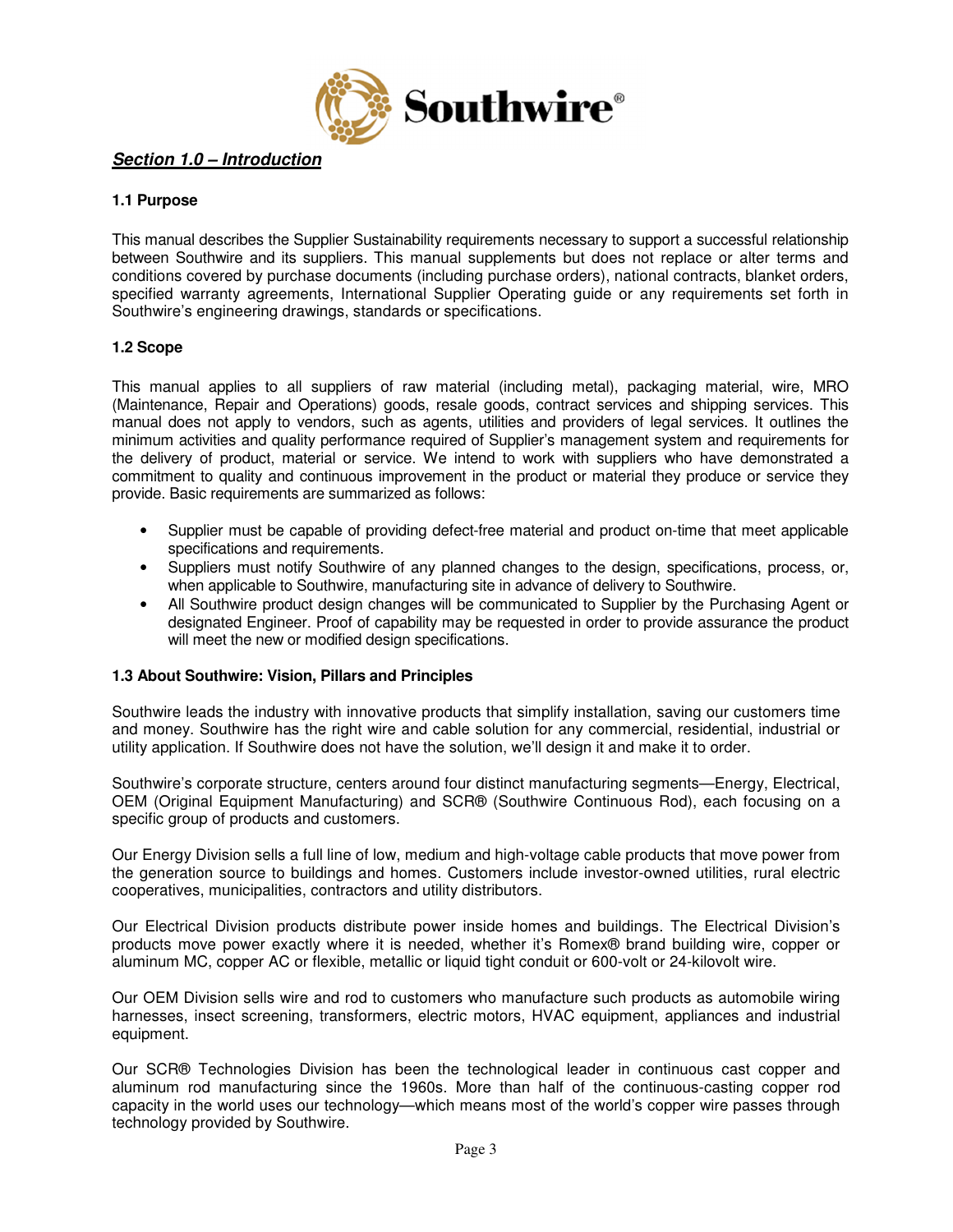

#### **SOUTHWIRE VISION**

**At Southwire, our products deliver power, and so do our people. We will sustain our company in a fiercely competitive industry by believing in and supporting our employees, who in turn, will ensure our performance, exceeds that of our competitors by:** 

### **Southwire's Five Pillars**

#### **Building Worth**

Our success depends on our customer's success. We will build worth for our shareholders, customers, and other stakeholders by achieving the lowest cost, highest quality, and best service in our industry. To do this, we must lead our core markets with superior products; grow steadily, spend wisely, keep debt low, and protect our investments.

#### **Growing Green**

We will reduce our environmental footprint, even as we grow. By doing so, we will not only sustain our business, but we also will help sustain the communities in which we work and the world in which we live.

#### **Living Well**

We will preserve and enhance the lives of our employees by building a workplace that is satisfying, meaningful, and fun. In doing so, we will make certain that safety and health are always top priorities and will treat each other with dignity and respect.

#### **Giving Back**

Our neighbors depend on us, just as we depend on them. We will strive to improve the quality of life in the communities in which we work. This goes beyond providing jobs and paying taxes. It also means giving to those in need, not only by sharing our financial resources, but also by sharing our time and talent.

#### **Doing Right**

We will foster a culture guided by ethical values. We will not forget to live up to those values, even when it might be difficult. And when we make mistakes, we will be transparent and responsive to our critics.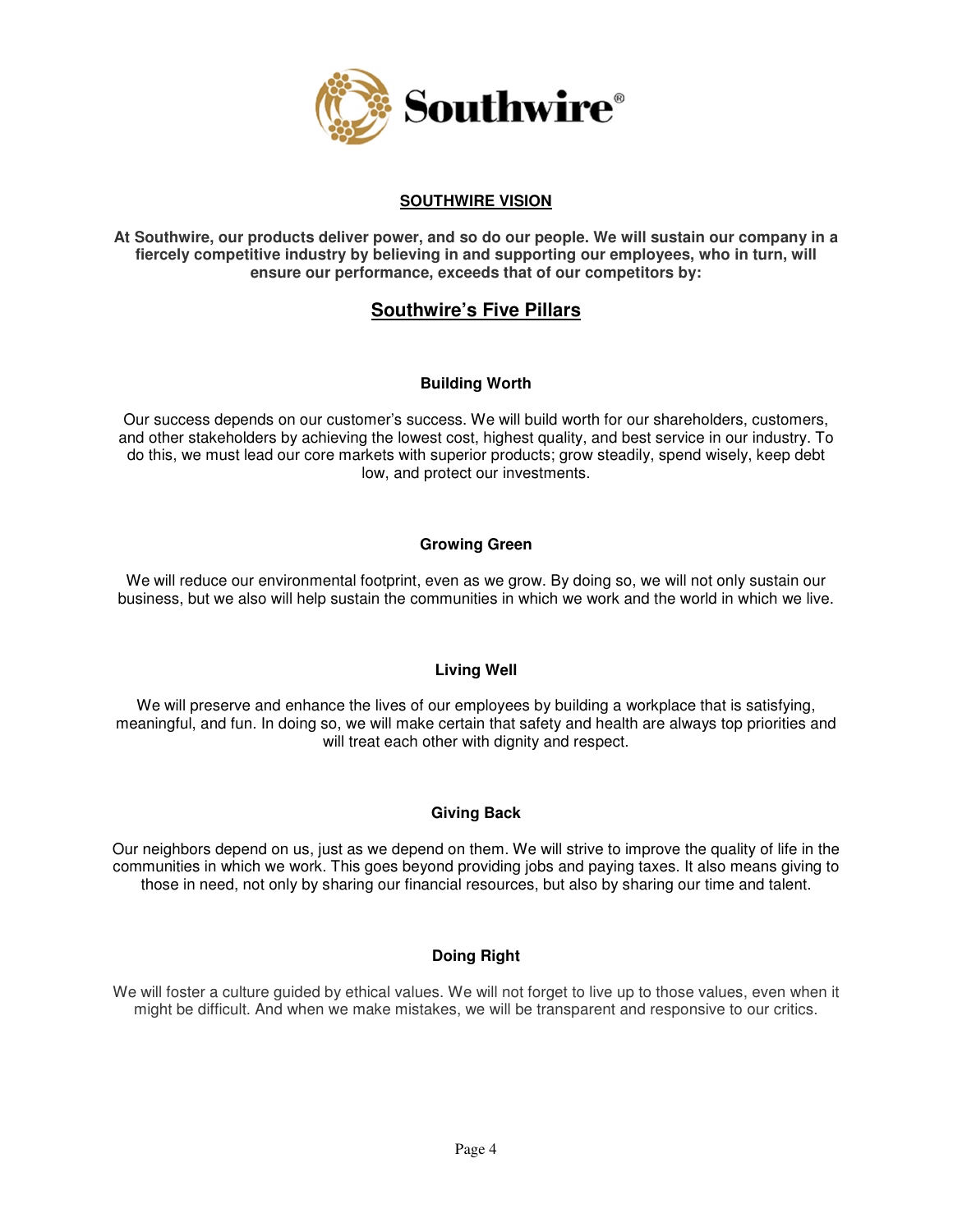

Southwire's operating philosophy is known as Operational Perfection at Southwire (OPS). OPS are the way we conduct business and are described in the vision and principles listed below.

We will relentlessly drive for Operational Perfection at Southwire (OPS) in order to stay ahead of the competition by:

- Leading the way on quality, service and cost by building quality into our products, processes and procedures.
	- Maintaining a safe work environment that is enjoyable and engaging.
		- Maximizing our output using the least amount of resources.

#### **OPS Principles**

#### **SAFETY**

Avoiding injuries will always come before everything else. Safety is everyone's responsibility.

#### **FLEXIBILITY**

Equipment & processes designed to meet changing customer expectations.

#### **VISIBILITY**

Just by looking around, it will be obvious what must be done.

#### **FLOW**

Production will move continuously in response to customer needs.

#### **TOTAL EMPLOYEE INVOLVEMENT**

Everyone is encouraged & expected to: Team Together, Contribute Ideas and Be Agents of Positive Change.

#### **ORDERLINESS**

Create & maintain a clean, organized workspace. Follow clear standards & procedures. Protect the environment at every turn.

#### **FIX PROBLEMS ONCE & FOR ALL**

Eliminate repetitive frustrations by finding the root cause.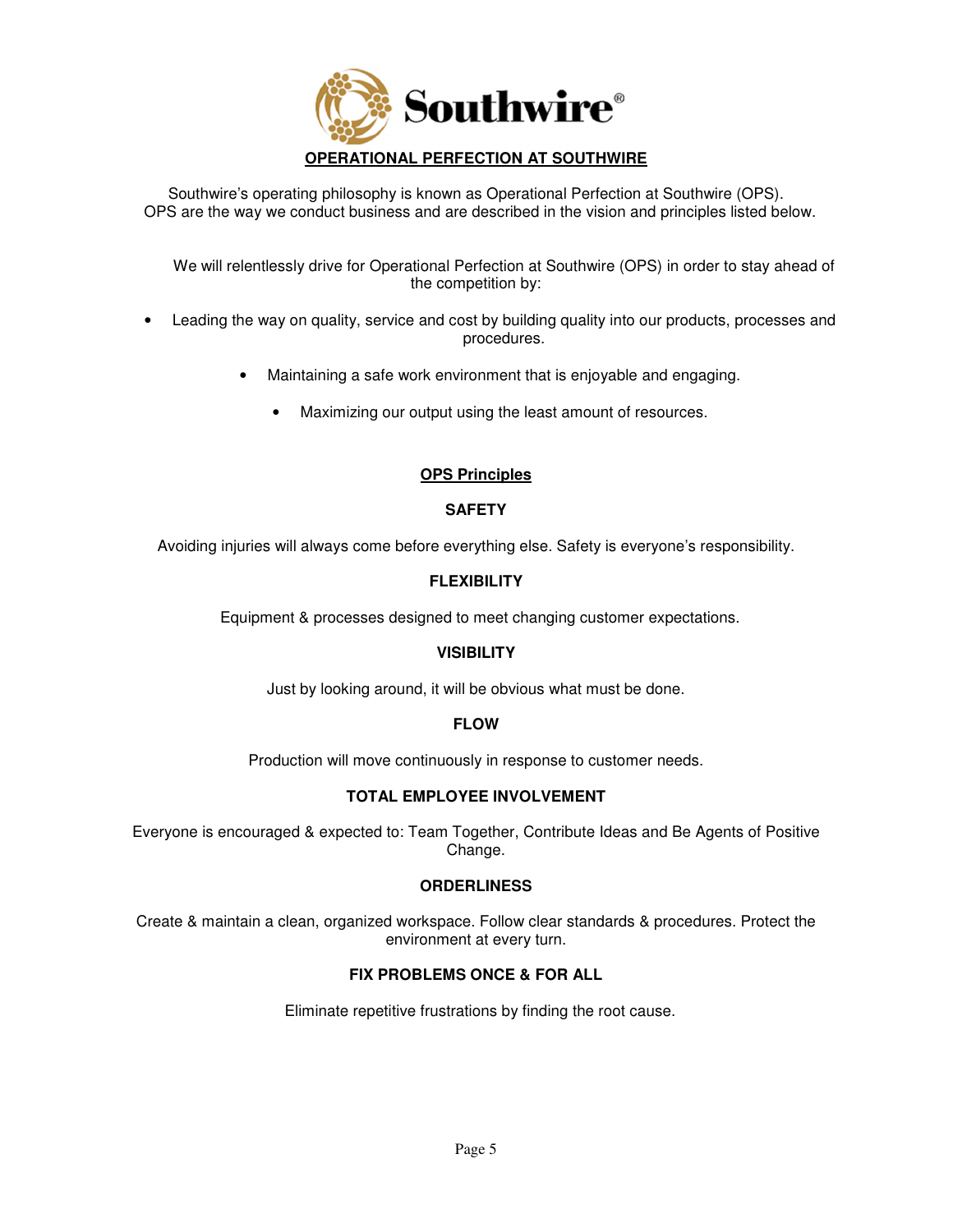

### **Section 2.0 – Supplier Development and Continuous Improvement**

#### **2.1 Supplier Development**

Southwire expects Supplier to continuously improve their capabilities to prevent defects, reduce variation and improve their systems.

Southwire is prepared to assist Suppliers to better understand and appreciate the value of the following Southwire requirements, as requested by Supplier or deemed necessary by Southwire for:

- ISO 9001.
- Southwire Material Standards.
- Southwire Global Supplier Sustainability Manual and All Referenced Documents.
- Operational excellence methodologies, philosophies and principles including Lean Manufacturing and Six Sigma.
- Supplier Audits.
- Supplier Evaluations.
- Supplier Corrective Action Requests (SCARs).

#### **2.2 Continuous Improvement**

Southwire defines "continuous" as an uninterrupted sequence over time. Thus continuous improvement is a constant effort to improve business efficiency through refining service, product, material and processes. Southwire asks its supplies to promote a continuous improvement environment in which every employee is given the opportunity, on a day to day basis, to solve problems, create and implement solutions and eliminate errors.

Supplier Corrective Action Requests (SCAR) will be issued by Southwire as a result of audit findings or in the event defective material is shipped to Southwire operations. Supplier must address SCARs in a timely and thorough manner, outlining specific investigative findings and corrective actions resulting from a root cause analysis. Actions taken to address SCARs must address system and/or process changes that will result in continuous and sustained improvements.

Suppliers must place first priority on defect prevention in addition to detection, in order to ensure Southwire receives defect-free product and material. Suppliers must actively participate in mistakeproofing applications such, as Statistical Process Control (SPC) as a proactive approach in achieving a high process capability index (Cpk) and the associated reduction in variation.

#### **Section 3.0 – Supplier Selection and Performance Monitoring**

Southwire utilizes controlled methods through which suppliers are evaluated, selected and monitored. A supplier's ability to comply with Southwire's Sustainability Manual will be evaluated and periodically monitored using a defined performance assessment methodology.

#### **3.1 Initial Selection of Supplier**

At Southwire's discretion and as part of Southwire's initial and ongoing monitoring and development of its suppliers, Southwire requires information and data regarding the current state of Supplier's business practices as specified in the Supplier Pre-Qualification Questionnaire (SPQ), New Supplier Form (Domestic, International, or Canada) and Supplier Self-Assessment Form (SSA) where applicable. To ensure accurate data is maintained, Southwire, at its discretion, may periodically request updated information from suppliers.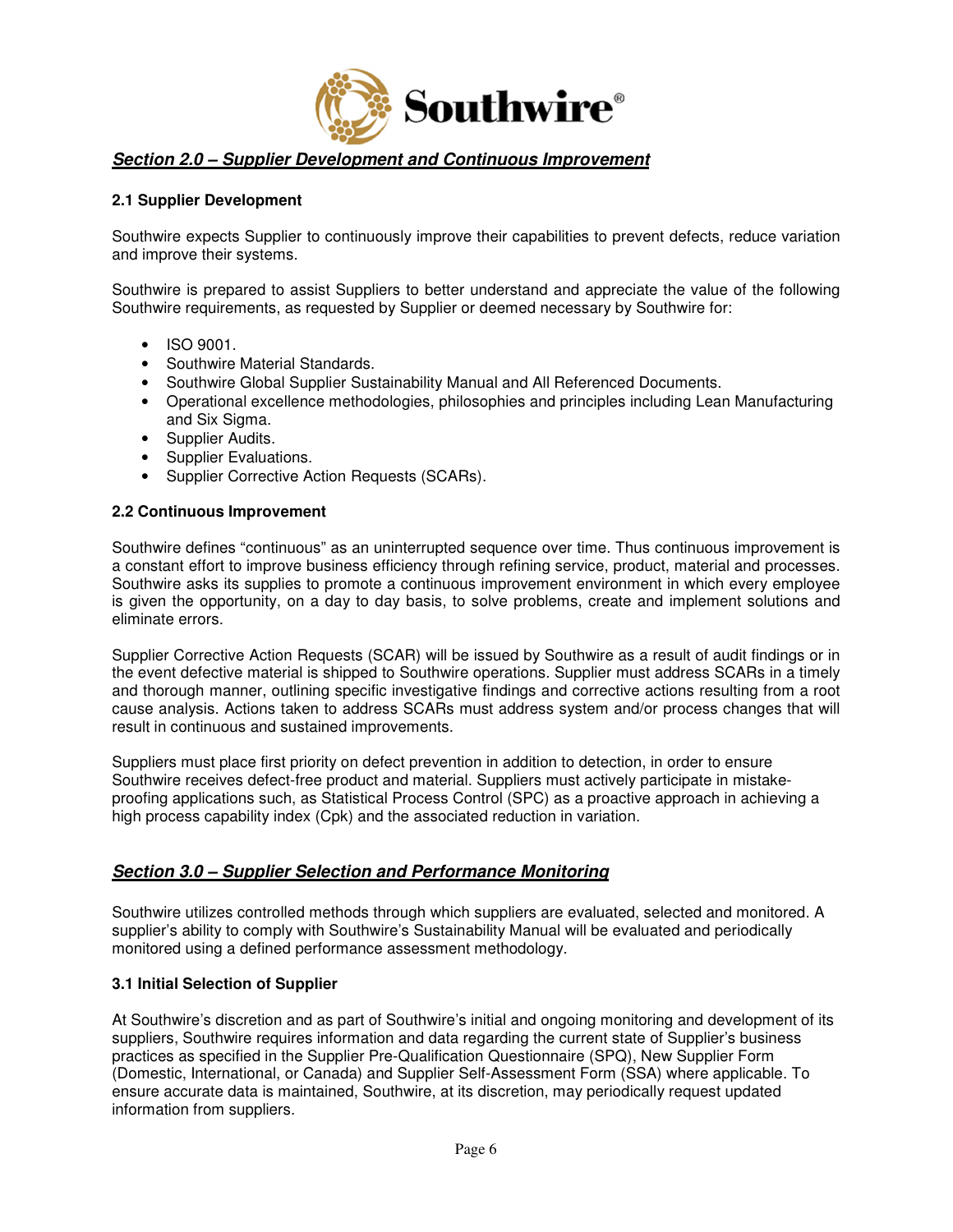

Southwire may choose to conduct an on-site assessment of Supplier's organization to verify the accuracy and completeness of the previously mentioned documents in the paragraph above. Southwire, with advanced written notification, may also choose to involve a third-party for on-site assessments. The Supplier Self- Assessment Form may be used any time by Southwire to assess Supplier compliance with the requirements of the Supplier Sustainability Manual.

#### **3.2 Quality**

Suppliers are expected to have a robust quality system that promotes defect-free product and material through prevention, monitoring and continuous improvement of the system.

Southwire prefers to engage in business with suppliers that have a Quality Management System (QMS) that complies with the most recent ISO 9001, or, if requested, segment specific standards such as ISO/TS 16949 for automotive quality management systems. Supplier is strongly encouraged to have their quality management systems certified by an accredited registrar, and Supplier must provide copies of all active and applicable certificates.

#### **3.3 Product/Material/Service Quality**

Suppliers are responsible for the quality of their product, material and/or service and their goal must be to ship product and material with zero defects on-time to Southwire facilities. Suppliers are responsible for providing product, material, service and any raw material certifications to meet all Southwire current requirements, specifications and drawings as identified on or referenced in the purchasing document, national contract, this Supplier Sustainability Manual (SSM) and other Southwire documentation as agreed to with Supplier.

#### **3.4 Supplier Performance Monitoring**

At Southwire's discretion, Supplier will be monitored and evaluated on a quarterly basis as defined by the Southwire Score Card (SSC).

A score will be issued and communicated to Supplier on a quarterly basis in the form of an SSC. If applicable, the SSC may also outline the action(s) necessary to address any deficiencies. Review of Supplier's scores, performance, future business plans, competitive pricing and strategy will be conducted with suppliers, as deemed necessary by Southwire. The Supplier Self-Assessment will also be used to determine Supplier's status as well as other defined criteria.

If Supplier loses its Quality Management Systems Certification, regardless of reason, will no longer be considered a highly rated supplier until a corrective action plan is developed, implemented and Certification is renewed. It is Supplier's responsibility to promptly notify Southwire if a certification is revoked or renewed.

Suppliers that do not show improvement or the willingness to improve with the assistance of Southwire may be downgraded to a lower status. As a result, Supplier could potentially lose current business and future opportunities.

Suppliers receiving a low rating will be expected to provide a satisfactory corrective action plan, and whenever possible, Southwire will not buy from a low rated supplier and will search for alternate sources immediately. Southwire will work with a willing supplier to help provide any necessary assistance to help resolve the problem(s) upon request of the Supplier or at Southwire's discretion. However, if Supplier does not meet Southwire improvement requirements in a reasonable amount of time may be removed altogether from the Southwire Supplier Database.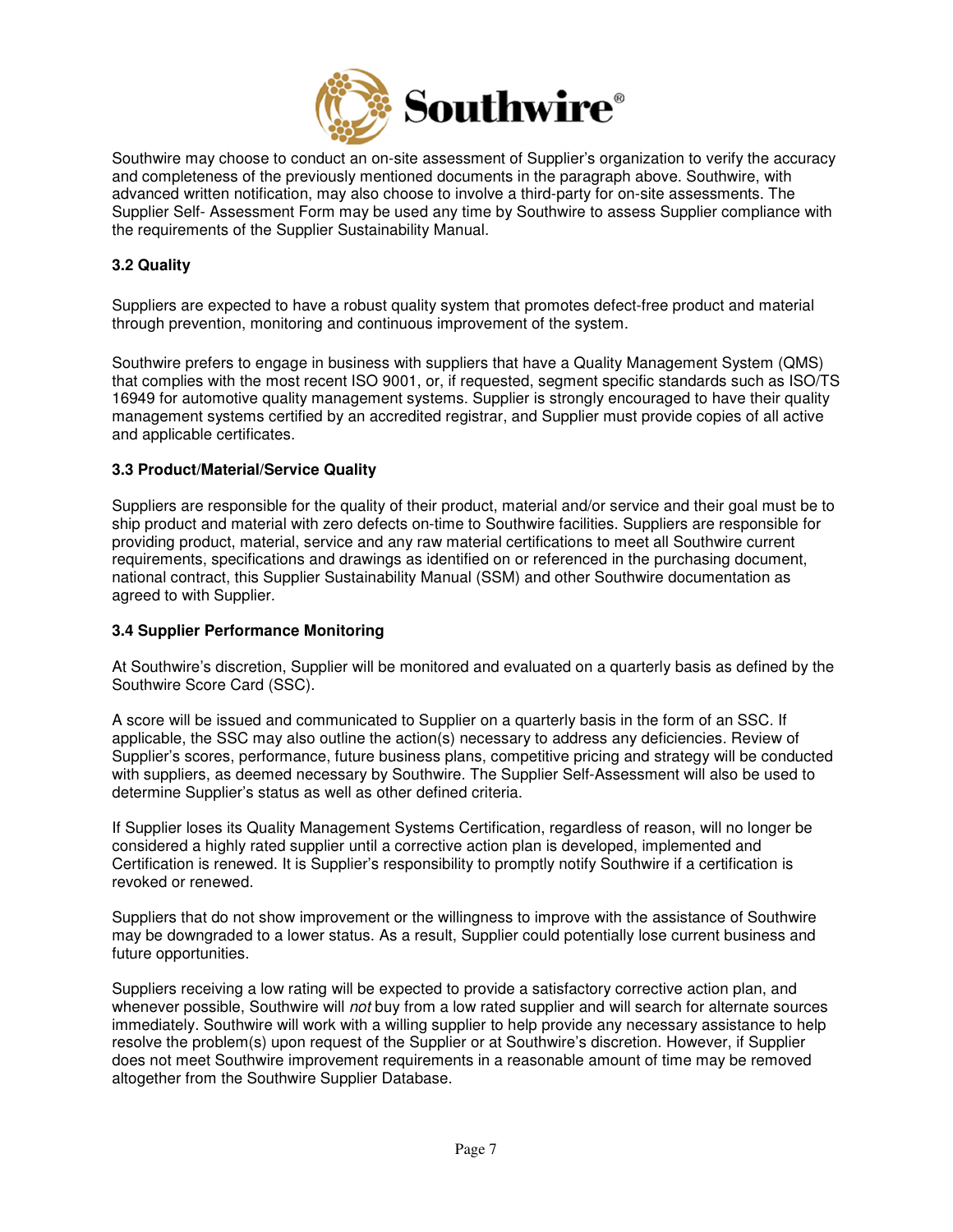

Supplier rating is a key indicator of the effectiveness of Supplier's management systems. A highly rated supplier gains the benefit of having opportunities for forthcoming projects, while a poorly rated supplier may see a reduction and/or loss in present and future business opportunities.

### **Section 4.0 – Supplier Management**

#### **4.1 Quality Planning**

Suppliers should implement quality planning activities to communicate and provide timely, defect free product, material and process development. The purpose of this process is to satisfy all of Southwire's requirements through producing a quality plan that will ensure the timely and effective development of the required product, material, or service.

It does this by focusing on:

- Candid quality planning.
- Evaluation of the product, material, or service output to determine if Southwire's requirements are satisfactorily met.
- Continuous improvement of the product, material and process design systems and the overall quality planning system.
- Simultaneous design and process engineering activities
- Determination and mitigation of potential failures and risks, through mistake-proofing techniques.

#### **4.2 Suppliers' Control of Their Suppliers (Tier II Control)**

Suppliers are responsible for the quality of secondary product, material and service provided or produced by their suppliers (i.e. Tier II Suppliers).

Suppliers are encouraged to require that their Tier II suppliers:

- Maintain, operate and comply with a vigorous Quality Management System that, at a minimum, is compliant with the latest version of ISO 9001 or equivalent.
- Maintain a product/material approval process that is similar to the process described in Section 4.4 of this manual.
- Meet Southwire specifications, where applicable, and that traceability is maintained to facilitate ease of recall, when required by Southwire.
- Encourage the use of Diverse Businesses.
- Establish management systems that foster responsible use of environment resources.
- Adhere to laws stated Section 11 of this manual.

With written consent, where appropriate, and at its discretion, Southwire may:

- Require the use of specific Tier II suppliers.
- Evaluate, audit and/or visit Tier II suppliers' facilities.

Supplier remains responsible for its quality performance and its Tier II suppliers' quality performance even if Southwire has provided assistance or otherwise engaged with Supplier and its Tier II suppliers.

#### **4.3 Quotation Requests and Purchase Order Acknowledgments**

In the event that Southwire approaches Supplier for quote, the Request for Quotation Form (RFQ) will include the necessary information to complete the quote in its entirety. Southwire requires Supplier to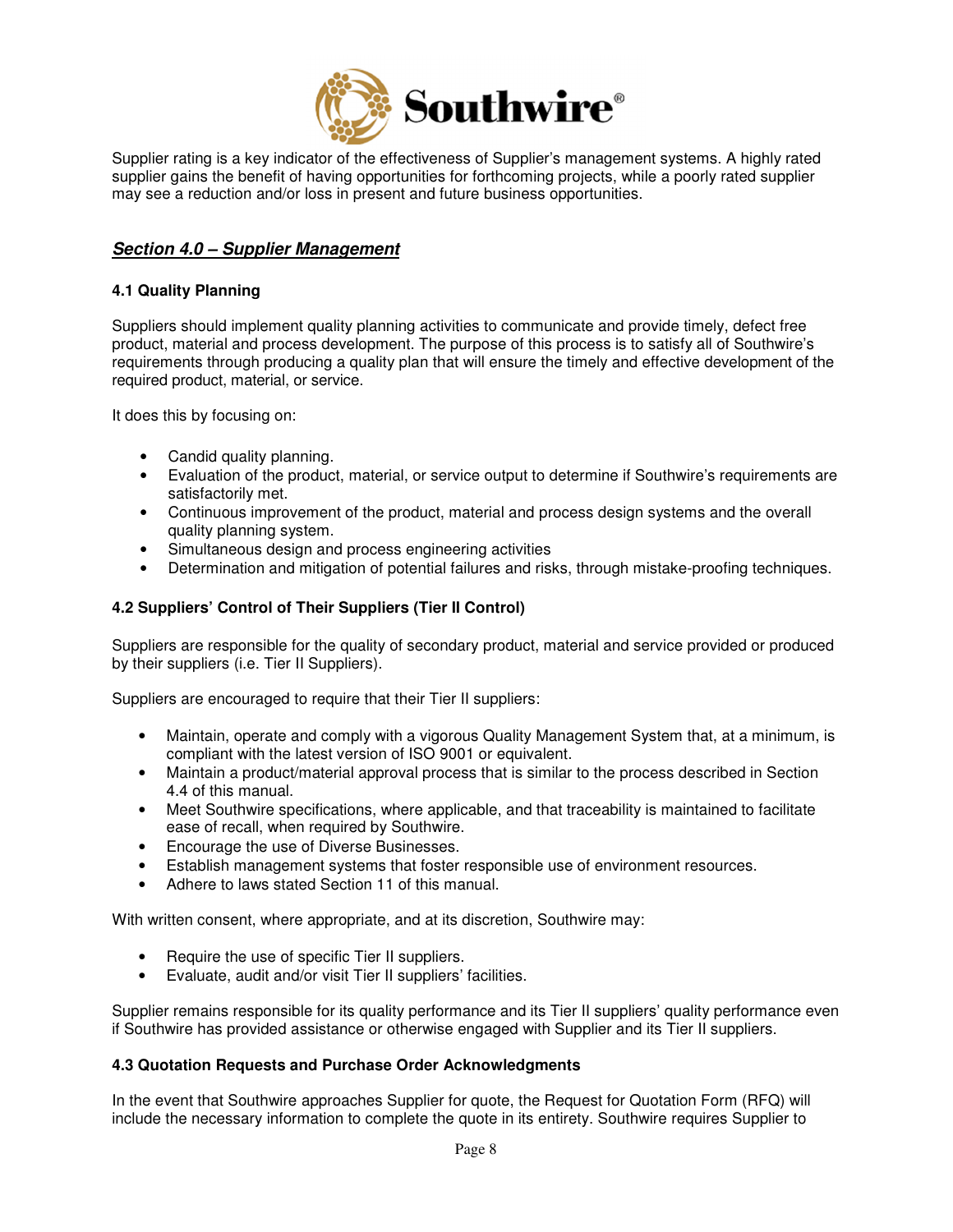

acknowledge receipt of the request and associated documentation, and the actual quote must be returned within the agreed time period in order to be considered. If the required quote is a sealed bid, it must be returned to the Purchasing Agent directly. If the bid does not contain all necessary documentation or is not clear, Supplier must contact Southwire directly.

Southwire expects to receive a sales confirmation for receipt of the Purchase Order(s) from Supplier within two working days. The Purchase Order may be accepted either by signing and returning the acknowledgement or by shipping in, whole or in part, the product, material, or service.

#### **4.4 Product/Material Approval Process**

Southwire expects Supplier to develop and maintain a product/material approval process, which will demonstrate to Southwire that Supplier is complying with design specifications and can run production efficiently while consistently satisfying Southwire's needs. Southwire may at any time request proof that Supplier has done its due diligence in ensuring that all of Southwire's needs can be met before production orders are submitted and produced.

#### **4.5 Notification to Southwire of Process/Product/System/Change**

Suppliers must notify the respective Southwire Purchasing Agent and Engineer, who will in turn involve the necessary Southwire personnel of any significantly planned changes to the design, process, specifications, material, or processing site before production is actually delivered to a Southwire facility. Southwire may request data that the product or material has not been negatively impacted by the change and that Southwire should not anticipate any negative change to its expected quality or productivity levels.

#### **Section 5.0 – Process Controls**

#### **5.1 Statistical Process Controls and Process Capability**

This section applies only to those suppliers who are manufacturers or processors.

All suppliers should work towards demonstrating an ability to maintain processes to manufacture product in a state of statistical control during each stage of manufacture and release. Statistical techniques should be employed throughout the manufacturing process where excessive variation results in nonconformance. This must be demonstrated to ensure all start-up checks, in-process checks and final audits are being adhered to before shipment to Southwire. Supplier should make continuous improvements to processes and procedures and:

- Exhibit process control requirements as listed in the Raw Material Standard or Purchase Order, as an example, but not limited to, Statistical Process Controls (SPC).
- Demonstrate proficient application and knowledge of the process control.
- Utilize and demonstrate the process capability to assess machine fitness to produce product. Capability studies should be used during the initial stages of product introduction to assess whether or not a process and or machine is capable of meeting the specifications. A state of statistical control must be attained prior to calculation and evaluation.
- Utilize Control Charts to be used in real time, in production and as an integral part of the decisionmaking process.
- Apply mistake-proofing methodologies, supplier controls, preventive tool and equipment maintenance programs, and other improvements must be considered to improve processes that are not capable.

#### **5.2 Preventive and Predictive Maintenance**

This section applies only to those suppliers who are manufacturers or processors.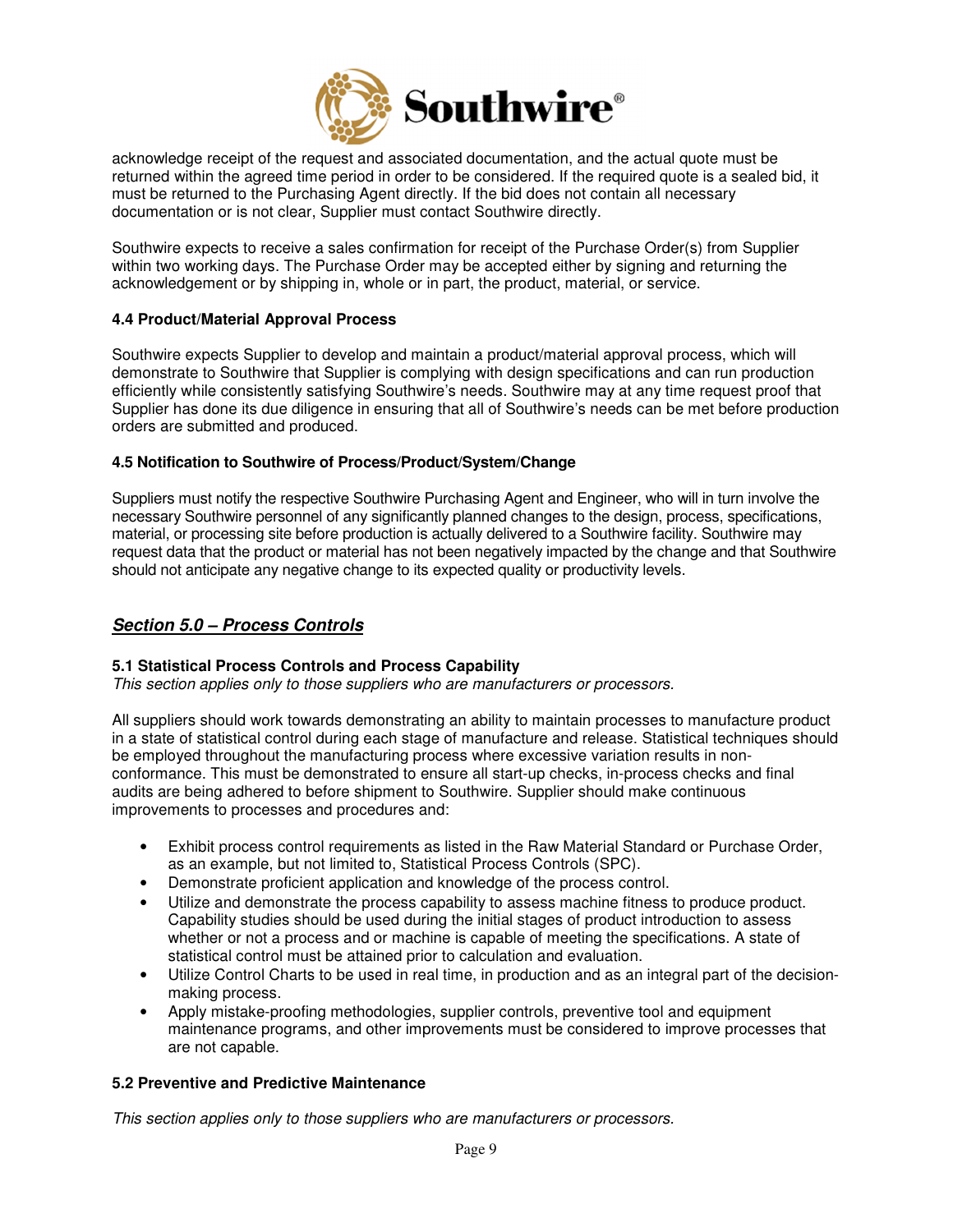

Supplier should identify key process tooling and equipment requiring preventive maintenance and provide the appropriate resources to maintain them in advance of problems occurring. Supplier's system must include:

- Scheduled maintenance activities on all key equipment, tooling, safeguards and any other equipment that would have an effect on production.
- Proper packaging and preservation of tooling resources.
- Availability of replacement parts for key equipment and manufacturing tooling.

Supplier is encouraged to develop predictive maintenance practices based on past maintenance data, which predict when the condition of equipment or tooling will wear or breakdown, so action can be taken prior to a failure. Predictive maintenance schedules should be based on a review of appropriate items, including tool wear, correlation of SPC or similar process control, data for preventive maintenance activities, important characteristics of perishable tooling and/or fluid analysis (where applicable per manufacturer's recommendations).

#### **5.3 Contingency Plan**

Southwire requires suppliers to establish contingency plans that guarantee the delivery of contracted product, material, or service within the terms of the Purchase Order in the event of an emergency. Contingency plans, at a minimum, should address utility interruptions, labor shortages, key equipment failure, natural disasters and field returns. Supplier should review and update their contingency plan at least on an annual basis and send the plan or proof of review to the Vendor Management Team at vendor.request@southwire.com.

#### **5.4 Supplier Records**

Supplier must maintain adequate records of all inspections and tests for a product, material or service for five years after payment, or shorter with written approval from Southwire. Southwire may ask to review these records as part of inspection, verification and/or performance review.

#### **Section 6.0 – Traceability, Identification, Packaging and Scheduling**

Supplier shall meet the traceability, identification, packaging and scheduling requirements set forth by the applicable Purchase Order, Supplier Agreement, or Master Product Supply Agreement. Unless agreed upon differently Southwire expects Supplier to ship the Purchase Order in its entirety in one shipment.

#### **6.1 Product/Material Traceability**

In the event Southwire requests Supplier to provide batch/lot numbers, Supplier is required to have a batch/lot number identification system that distinguishes one lot from another when shipping material. Each batch/lot of material should be clearly identified on the material packaging, on the delivery paperwork and on Material Certifications. When required and communicated by Southwire, material batches/lots must be traceable to raw material lots as identified by Supplier's sub-suppliers. When Supplier has been notified by Purchasing that their documents must adhere to the Supplier Barcode Labelling Specification, the batch/lot number must appear on the label per the stated requirement.

Material Certifications or Certificates of Analysis (C of As) must reference the Southwire Raw Material Standard and Revision Number. Material Certifications or C of As must accompany the shipment and be included with the packing list in order to accommodate acceptance of the delivery in Receiving at **Southwire**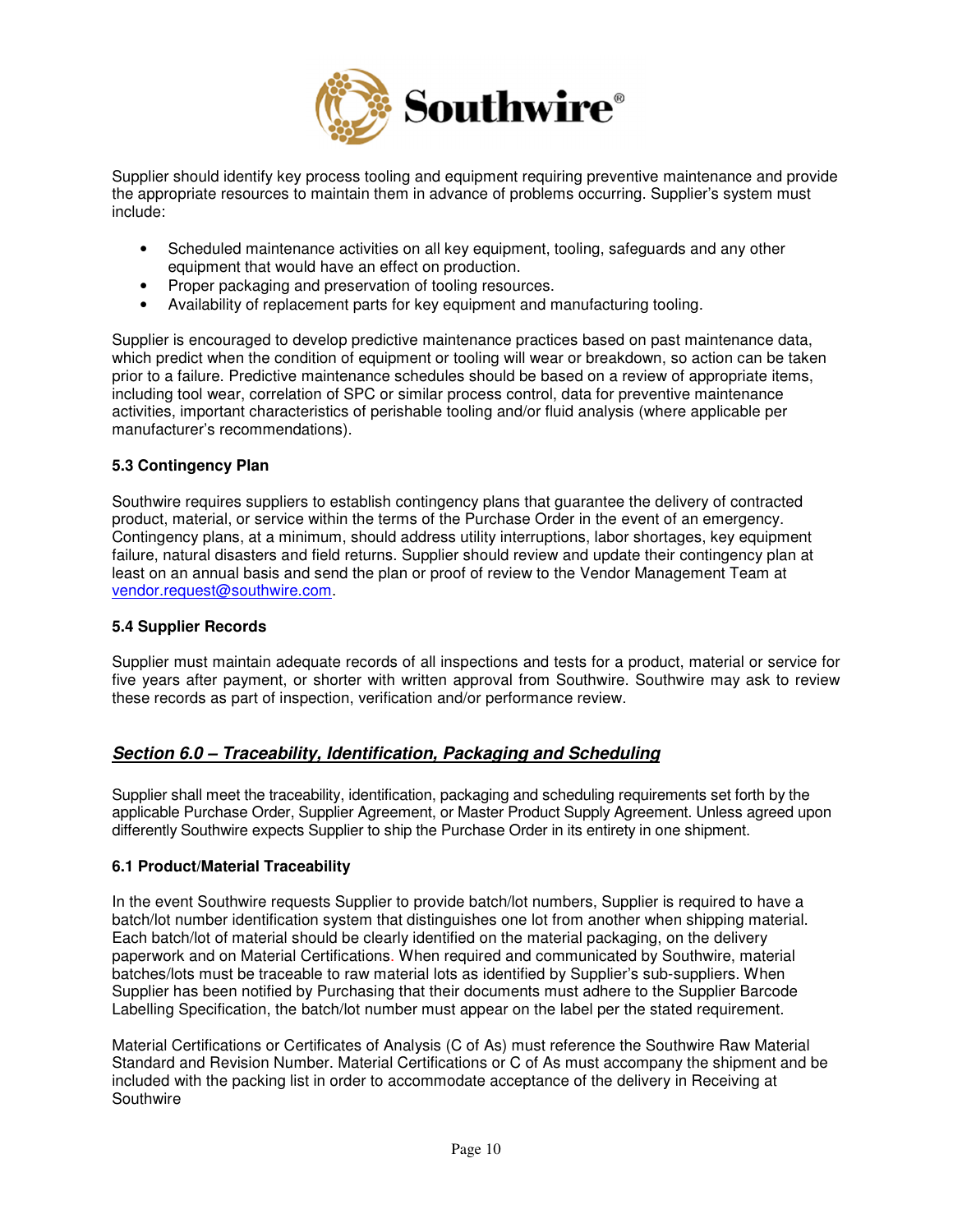

#### **6.1.1 Miscellaneous Shipping Order**

On any occasion in which a supplier or contractor of services needs to remove Southwire-owned product or material from a Southwire facility for problem resolution or required services, a Miscellaneous Shipping Order (MSO) shall be created and provided to Supplier. Southwire, when applicable, will include the Return Authorization number (RMA) to accompany the MSO.

#### **6.2 Identification**

Delivery identification requirements must include but are not limited to:

- A packing list detailing part number, quantity, batch/lot number (when required) and purchase order number.
- Labeled cartons.
	- $\circ$  All labels and characters must be legible, of adequate size, and include but are not limited to:
		- 1. Southwire Part Number identification and Revision Level
		- 2. Name of Manufacturer
		- 3. Job Number, Date Code [Week & Year of Manufacture (when applicable)]
		- 4. Southwire Purchase Order Number and corresponding line Item
		- 5. Description and Quantity of Parts per Carton / Bag

Any deviation from the packaging standards within this manual must first be communicated to the Southwire Purchasing Agent, who must agree to the change(s) prior to the supply of product or material.

#### **6.2.1 Barcoding**

Southwire prefers to receive, inventory, issue and move its product and material using barcodes. As Southwire requires barcodes for incoming product or material, Supplier must adhere to the requirements defined on the Supplier Barcode Labeling Specification. It is Southwire's intent to ultimately have all suppliers adhere to this Specification as Southwire rolls out the barcode requirements to more Southwire locations and suppliers.

#### **6.3 Packaging**

Southwire expects Supplier's packaging methods to ensure adequate and safe arrival of the product or material and facilitate safe handling and ergonomics, while marking, packing and shipping product or material set forth by Southwire and in accordance with applicable laws.

#### **6.3.1 Handling and Ergonomics**

When possible or unless specified, we expect our suppliers to ship the Purchase Order in its entirety in one shipment and:

- All containers and packaging must be designed with consideration given to ergonomics and ease of part removal. Appropriate consideration must be given to unit load height restrictions, weight restrictions, carton disassembly and other requirements, which may affect ergonomics and worker safety.
- Ideally, all containers designed to allow individual manual handling should not exceed Health & Safety (H&S) requirements of 45 lbs. maximum weight, even if palletized.
- Packages that are greater than 45 lbs. in weight should be designed in such a way that they will enhance mechanical movement and discourage individual manual handling.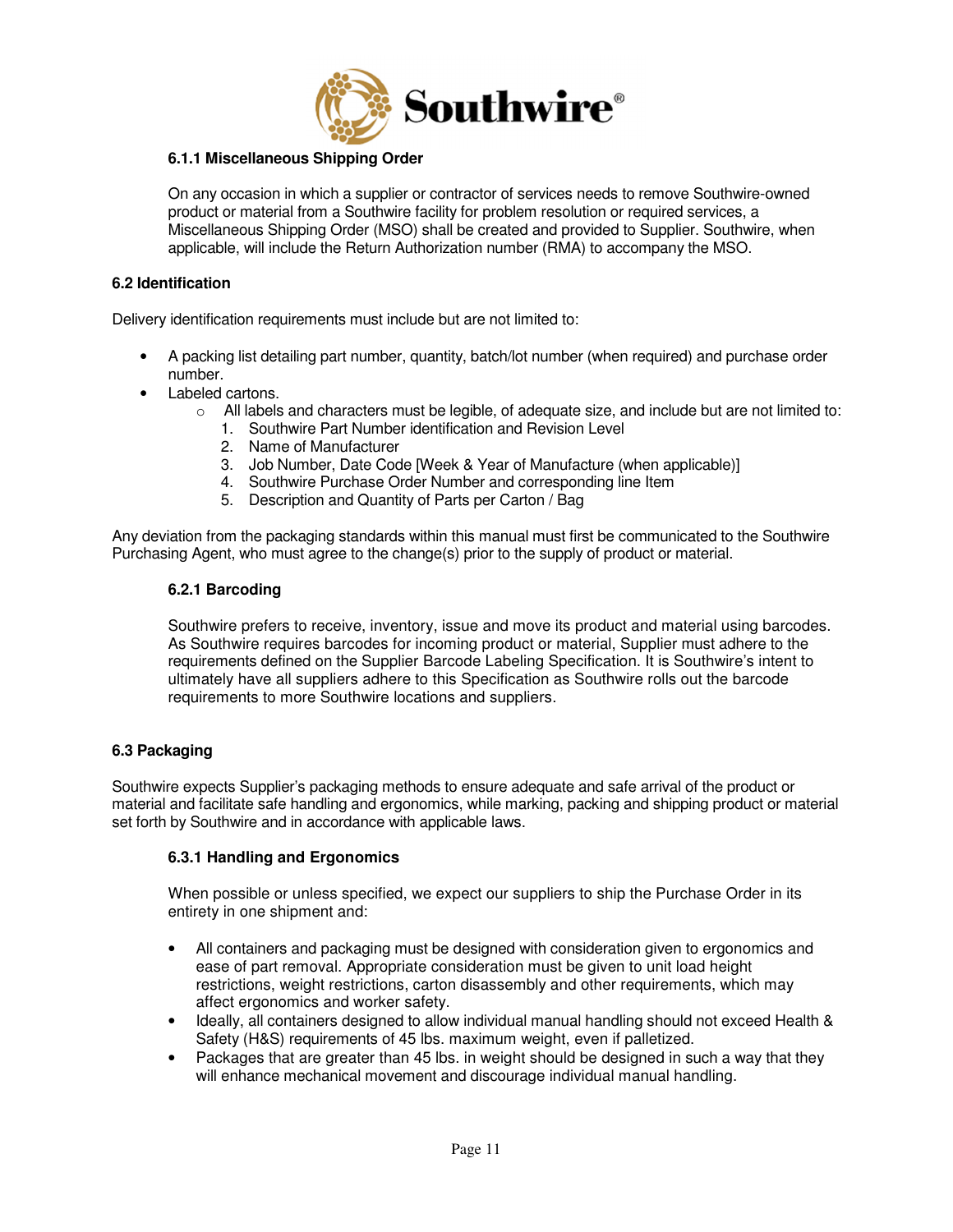

#### **6.3.2 Pallets**

Southwire's preferred means of base packaging are wooden pallets. In order for Southwire to continue reducing its environmental footprint, we require, when pallets are used as the base packaging system that the pallets are:

- Structurally sound.
- Parallel to the corresponding side.
- Not missing boards.
- Not losing nails.
- Not distorted.
- Not containing broken boards.
- Recyclable.
- Reusable.

#### **6.3.3 Contaminated Pallets and Packaging**

Along with assuring condition and quality of product or material is satisfactory, pallets received from applicable international supplier locations must be free from contamination as explained in the Master Product Supply Agreement.

#### **6.3.4 Restricted Product/Materials**

All product or material, including packaging and shipping material, must comply with all applicable U.S. Federal and state regulations. Supplier will provide Southwire with a current MSDS (or SDS) for any materials that are subject to hazard communication requirements under 29 CFR 1910.1200 in advance of purchase and/or delivery to Southwire. The MSDS (or SDS) shall be in compliance with all US Occupational Safety and Health Standards and UN Globally Harmonized System of Classification and Labeling of Chemicals (GHS) requirements. Before a hazardous material (i.e. material subject to MSDS/SDS requirements) can be purchased by Southwire or used by a contractor on Southwire property, the material must be reviewed and approved by the site environmental and safety coordinators. Southwire purchasing agents will not issue a purchase order for hazardous material or on-site contractor services until this material has been approved.

#### **6.4 Scheduling**

Items that Southwire and Supplier have established shipping frequencies for, will be created to ensure proper planning capability. Supplier must ship the exact quantities within the defined allowable tolerances (unless agreed differently), dates and times specified on the release.

If, for any reason, Supplier is unable to meet the communicated schedule, Supplier must (i) promptly notify Southwire Purchasing personnel and the Materials Management Manager at that location and (ii) receive written authorization from Southwire for any under-shipment or late shipment.

Supplier may be required to make up all under-shipments via supplier paid premium transportation on Southwire authorized carriers to meet the originally scheduled destination window.

Supplier is solely responsible for supplier-caused premium transportation or transportation costs for product or material returned due to early and/or over-shipment.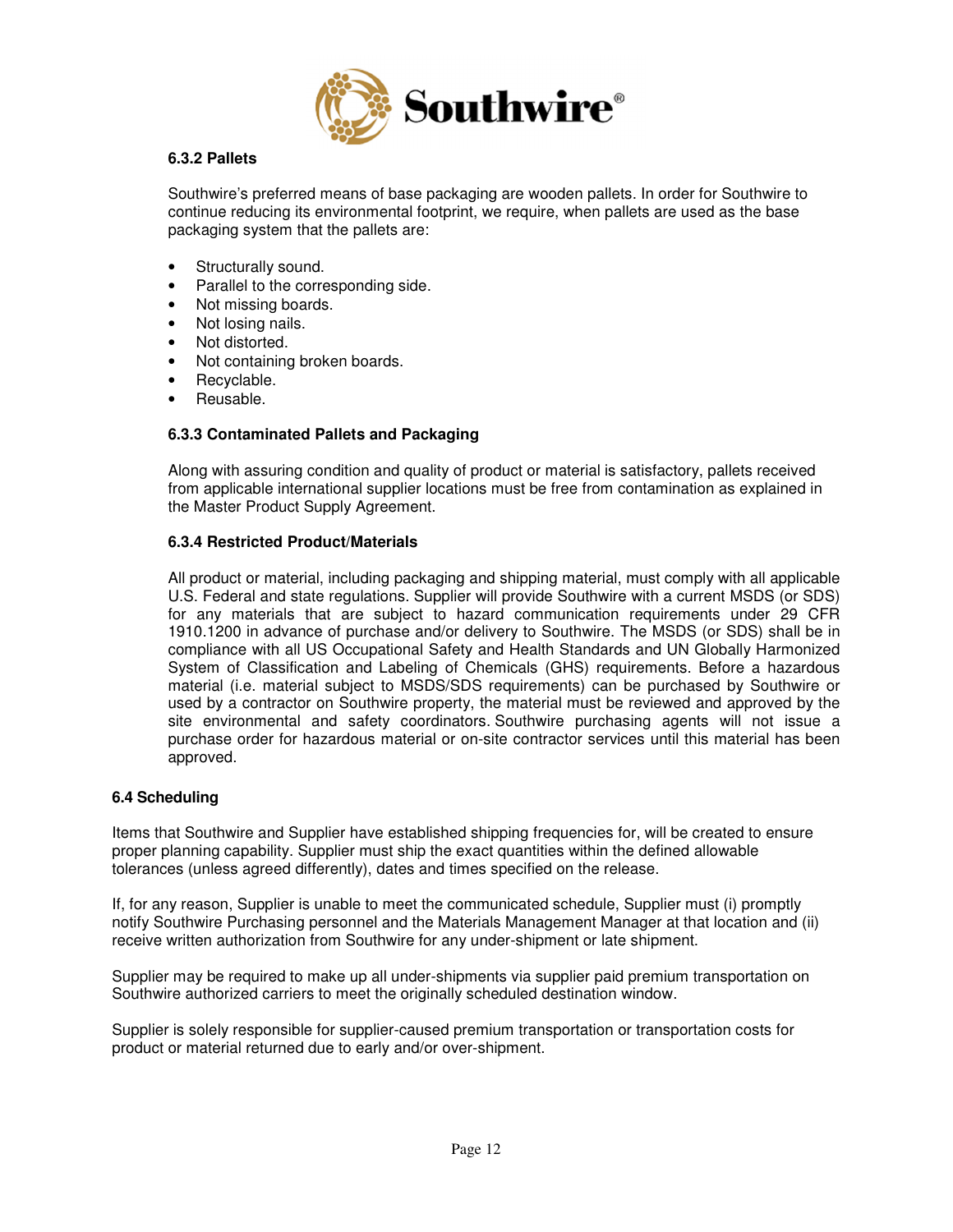

#### **6.4.1 Consignment**

In the event Southwire asks Supplier to provide product or material on consignment, the product or material must be stored within Southwire facilities until such time the product or material is required. Payment terms for consignment purchases must be agreed upon by Southwire and Supplier prior to implementing a consignment program.

### **Section 7.0 – Non-Conforming Product/ Material Control and Corrective Action**

#### **7.1 Advanced Notification of Shipment of Suspect Material**

If and when Supplier detects non-conforming product or material prior to shipment to Southwire, Supplier must promptly determine the extent of the problem and take immediate corrective action. If suspect product or material is inadvertently released to ship or is first discovered after shipment, Supplier must promptly notify the Quality Manager at the receiving facility, as well as the Purchasing Agent, and identify the non-conforming shipment of product or material and the suspect condition.

As an option, Supplier may request a deviation by completing a Supplier Deviation Request (QPD74021) and forwarding it to the Quality Manger at the receiving facility and Purchasing Agent for approval prior to receipt of product or material at Southwire. Southwire is not obligated to accept the proposed deviation. Upon prior notification and where practical, the suspect product or material will be held at the Southwire facility and returned to Supplier for corrective action.

#### **7.2 Supplier Rejections**

Any product or material found to be out of specification will be rejected and subjected to a Material Review Board (MRB) meeting for corrective action. In all cases, issues found will be documented on a SCAR and forwarded to Supplier.

Supplier is expected to undertake all necessary steps to ensure that the non-conforming product or material is contained immediately and that Southwire receives correct replacement product or material to fulfill the original Purchase Order requirements as agreed upon by the Purchasing Agent.

#### **7.3 Product and Material Return to Supplier**

If Southwire rejects the product or material, Supplier will be given the option to have Southwire scrap or return the product or material. In either event, related charges will be subjected and detailed in section 7.5.

#### **7.4 Supplier Corrective Action Request (SCAR)**

Southwire may issue a SCAR for a variety of reasons, including:

- Non-conforming product or material discovered at Southwire or at Southwire's customer's facility.
- Habitual late deliveries.
- Continual over/under shipments.
- Incorrect product/material delivered.
- Inadequate or incorrect containers/packaging received.
- Lack of shipping and/or certification paperwork.
- Lack of timely response to corrective actions.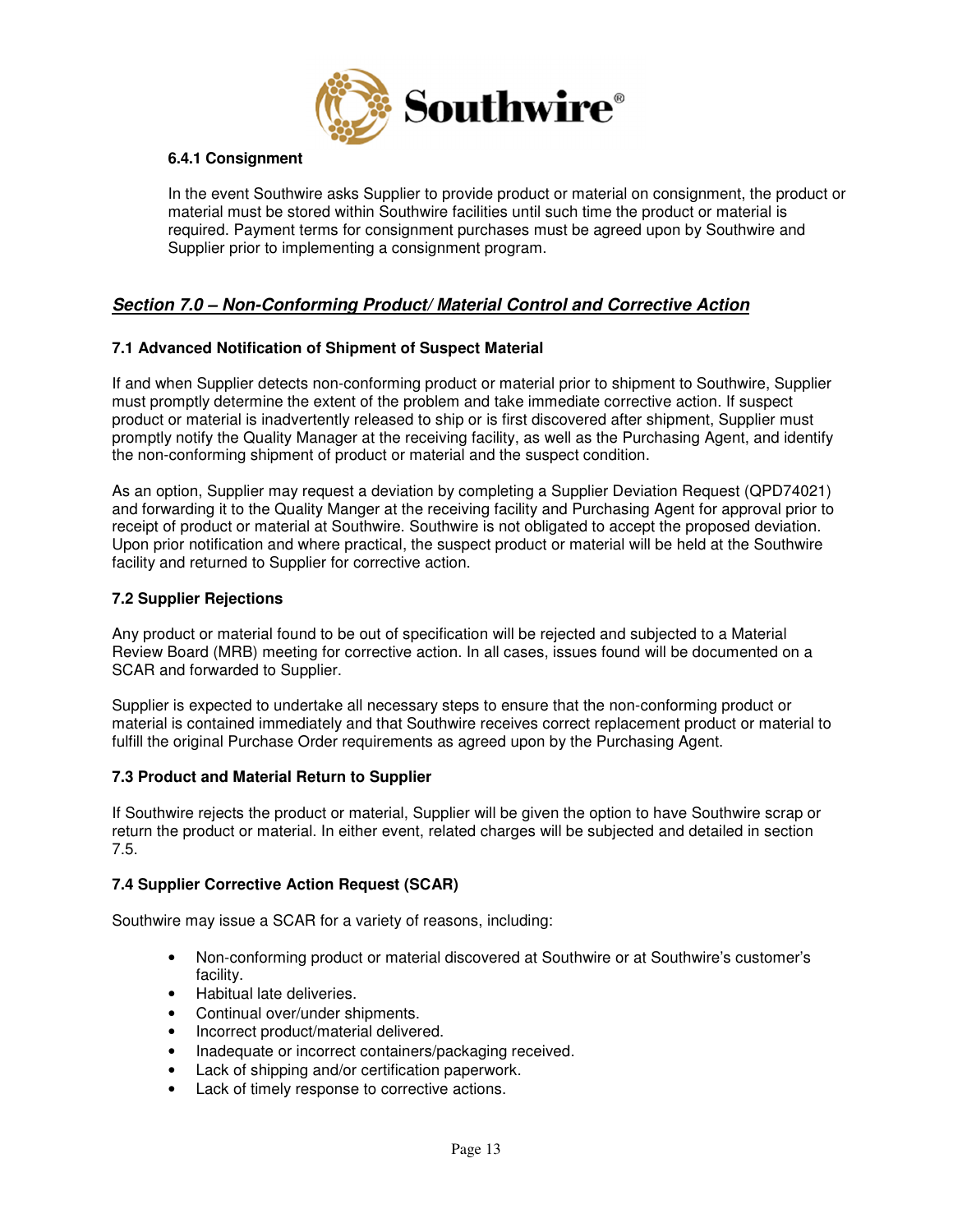

If Supplier receives a SCAR, Supplier must promptly identify the root cause(s) of the identified problem and implement a corrective action in order to prevent recurrence of the identified problem, including preventive measures to avoid the same problem from occurring in the next delivery of product or material.

Supplier must complete and return the SCAR within 30 days or the specified time as recorded on the SCAR. Southwire may grant extension requests for good cause as demonstrated by Supplier.

Southwire shall promptly notify Supplier if any aspect of the SCAR response is not acceptable. Southwire will not accept a SCAR response if it believes the likelihood of recurrence has not been eliminated or significantly reduced. Failure to effectively respond to a SCAR in a timely manner may adversely affect current and future business and may lower the status of Supplier.

#### **7.5 Accountability and Cost of Quality**

Suppliers are selected based on their ability to provide defect-free product and material on-time, product knowledge, manufacturing expertise, and responsive and proactive customer support that is costeffective. Suppliers are accountable and responsible for all costs by Southwire as the result of Supplier's delivery of out-of-specification or otherwise defective, product or material. Southwire may seek cost compensation for any fees and costs associated with the late deliveries and deficiencies of defective product and material.

All costs are calculated using standard man-hour labor rates established by Southwire. Appropriate credits are issued to Supplier through the Accounting Department in cooperation with Purchasing.

#### **Section 8.0 – Supplier Invoicing**

Southwire pays based on the information and terms on the Purchase Order. The invoice must follow the Purchase Order exactly. Shipment against a Purchase Order is deemed acceptance of the Terms and Conditions on the Purchase Order. Supplier must notify the Purchasing Agent of any changes or discrepancies prior to shipment, so a corrected Purchase Order can be issued.

#### **8.1 Invoicing Detail**

In order to expedite the review, approval and payment process, Southwire requires all suppliers to submit invoices that include (where applicable):

- Southwire Purchase Order Number.
- Southwire Assigned Vendor Number.
- Invoice Date.
- Invoice Number.
- Quantity Shipped.
- Purchase Order Unit of Measure.
- Unit Price and Extended Price.
- Total Tax Amounts.
- Discount Due Date and Amount.
- Purchase Order Payment Terms.
- Purchase Order Product/Material Description and/or Southwire Material Number.
- Purchase Order Line Item Number.
- Supplier Bill to Address and AR Contact Details.
- Southwire Delivery Address.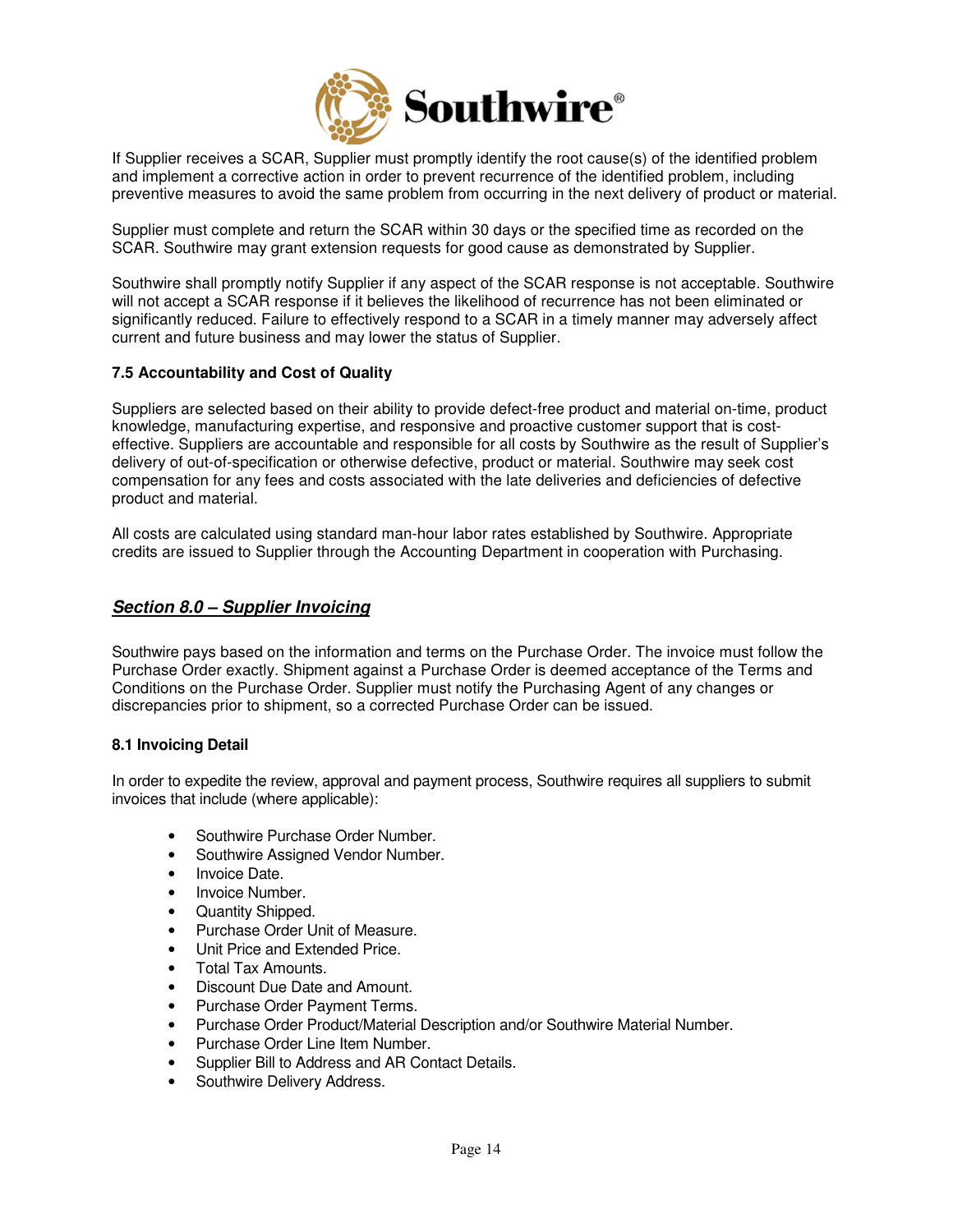

#### **8.2 Bill to Address**

Southwire requires all domestic invoices and concerns regarding invoices to be directed to:

Email: Accounts.Payable@Southwire.com Telephone: 1-800-444-2900

International invoices:

Email: Intlap@Southwire.com Telephone: 1-800-444-2900

#### **SOUTHWIRE**

Southwire Company PO Box 4000 Carrollton, GA 30112

#### **Section 9.0 – Environmental, Health & Safety**

Southwire encourages Supplier to position action programs in place as responsible stewards of the environment, and at a minimum, Southwire expects Supplier to:

- Provide safe working conditions for all employees, contractors, vendors and customers.
- Adhere to all applicable Federal/National, State/Regional and Local laws, regulations governing Environment, Health and Safety (EH&S) and Employment.
- Minimize the environmental impact of their operation.
- Limit use of natural resources and promote sustainable natural resource practices.
- Expect and communicate these EH&S requirements to their suppliers.

#### **9.1 Responsible Environmental Management**

Southwire requires, when feasible, Supplier to report product structure, material and substance information for existing and new product or material before initial product and material delivery. Suppliers should report the hazardous constituent content of all product and material sold to Southwire in writing associated with each shipment in accordance with US OSHA Hazard Communication requirements. Suppliers must report the REACH and RoHS compliance status and, when applicable, meet all California Proposition 65 notification requirements for all product and material sold to Southwire.

Suppliers are further encouraged to have implemented a comprehensive environmental management system. Southwire may choose to make this a requirement for certain suppliers, as deemed necessary by Southwire. Compliance and/or certification to ISO 14001 is preferred but not required at this time.

#### **9.1.1 Environmental Policy**

Suppliers should have an environmental policy:

- That management defines and endorses the policy.
- That is relevant to the activities, product, material and service of the organization.
	- That shows commitment to continual improvement and prevention of pollution.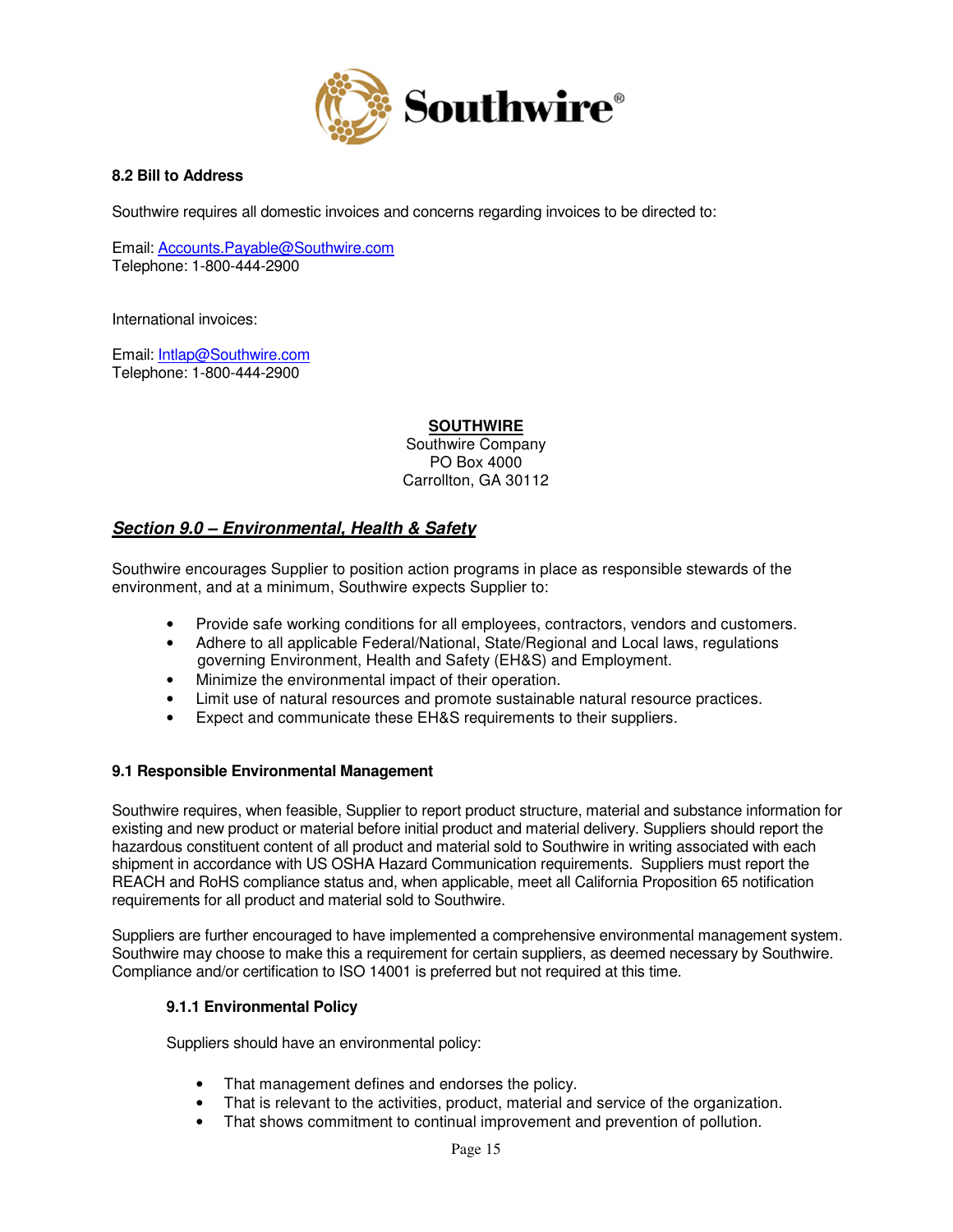

• That should be documented, communicated to all employees and readily available to the public.

#### **9.1.2 Environmental Goals and Plans to Improve**

Suppliers should also have annual goals, and plans to achieve these goals, that support the Environmental Policy, such as:

- Reducing water use.
- Reducing energy use.
- Reducing pollution.
- Reducing the packaging associated with your product and material, while ensuring safe and secure delivery.
- Reducing the concentration and/or toxicity of the ingredients in your product and material.
- Other goals to appropriate to the organization and supportive of the Environmental Policy.

#### **9.2 Responsible Safety Management**

Southwire strongly encourages its suppliers to maintain a comprehensive health and safety management system that implements safe working practices, controls occupational hazards and risks and prevents workplace injuries and illnesses.

In addition, Southwire advocates work environments that foster employees' health and safety awareness through education, training and the promotion of a healthy life style.

Contractors providing frequent service on Southwire premises or categories for work that have been identified to have a health and safety risk may be required to enroll in ISNetworld via www.isnetworld.com.

#### **Section 10.0 – Diversity**

Southwire supports the development, utilization and growth of Diverse Businesses. We expect all of our suppliers to do the same.

Southwire will expect suppliers to develop and submit Supplier Diversity Performance Plans. Supplier will be given an advanced written notification along with ample amount of time to develop requested material.

#### **Section 11.0 – Ethics**

#### **11.1 Conflict Minerals**

Supplier is expected to ensure that the product, and material supplied to Southwire are Democratic Republic of Congo (DRC) conflict-free [do not contain metals derived from "conflict minerals"; columbitetantalite (tantalum), cassiterite (tin), gold, wolframite (tungsten), or their derivatives such that they do not directly or indirectly finance or benefit armed groups through mining or mineral trading in the Democratic Republic of the Congo or an adjoining country]. Supplier is expected to establish policies, due diligence frameworks and management systems, that are designed to accomplish this goal.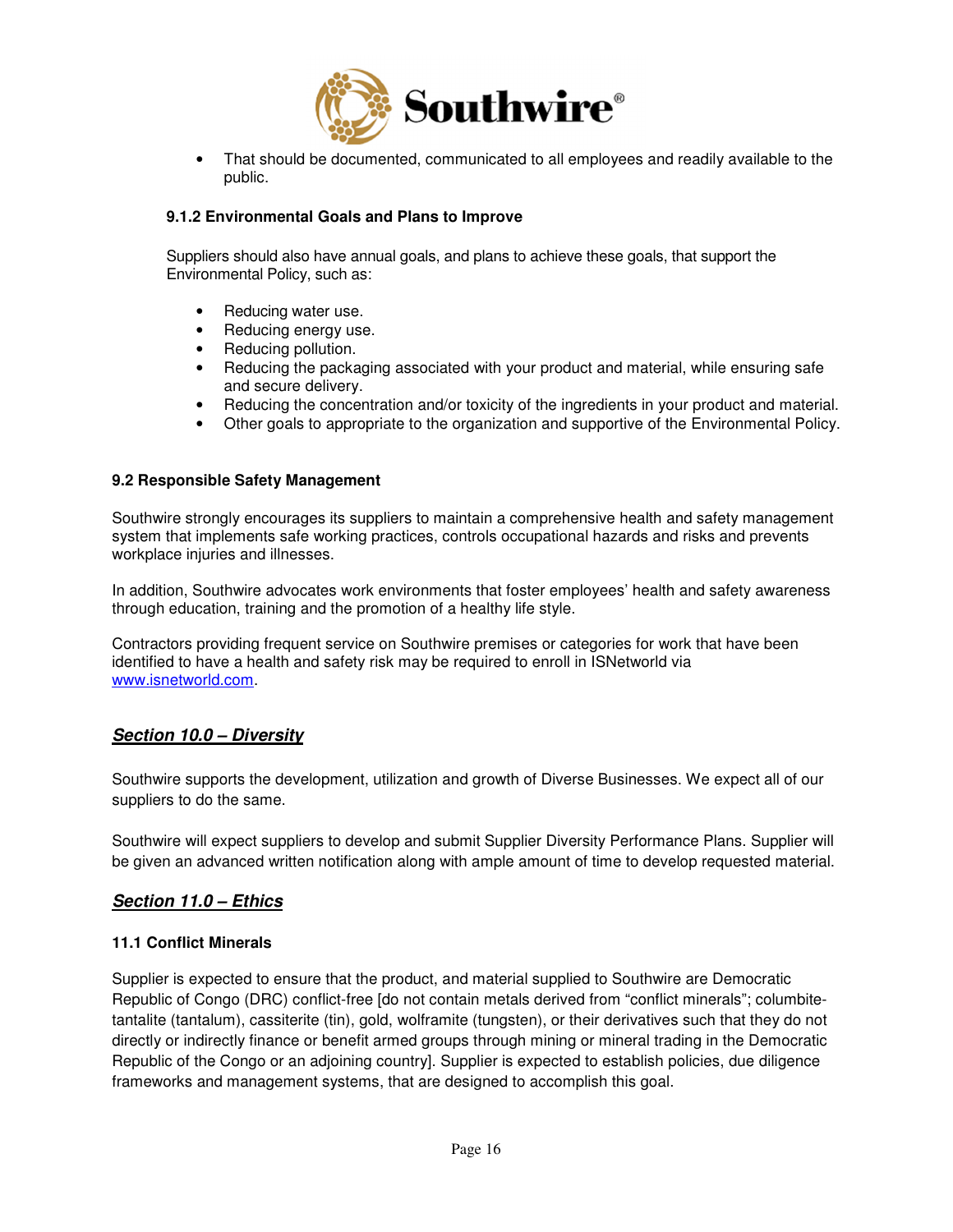

#### **11.2 Business Conduct**

We fully expect all suppliers, whether domestic or international, to abide by their local, state/region and federal/national laws, rules, regulations, and similar requirements regarding working conditions, child labor, hiring practices, and any compliance requirements set forth in the terms and conditions of purchase documents (including purchase orders), national contracts, blanket orders, specified warranty agreements, or any requirements set forth in Southwire's engineering drawings, standards, or specifications.

#### **11.3 Conflict of Interest**

Supplier must disclose any potential conflicts of interest to Southwire for review prior to entering into any business transaction. A conflict of interest exists any time there is a choice between a personal interest (financial or otherwise) and the interests of Southwire. A conflict may arise with suppliers that employ or are partially or fully controlled by a Southwire employee or family member. Suppliers, their employees or their family members cannot receive improper benefits through the relationship with Southwire or allow other activities to conflict with acting in the best interests of Southwire.

#### **11.3 Gifts and Entertainment**

Suppliers must not give any personal fees, gifts, favors, other compensation or business courtesies that are intended to influence, or appear to influence, a business decision. Southwire maintains high standards in this regard and is sensitive to even the appearance of improprieties. Suppliers failing to observe this guidance could be disqualified from conducting business with Southwire. Suppliers must not:

- Provide gifts, meals, or entertainment in violation of Southwire's standards for the receipt of such by its employees. Meals and entertainment must be related to a business purpose and a representative from Supplier must be present.
- Offer gifts of cash or cash equivalents, such as gift cards, securities in a company, or personal loans, which are prohibited.

#### **11.4 Fraud**

Suppliers must not willfully conspire to deceive during the course of business with Southwire:

- Suppliers must guarantee that all merchandise sold to Southwire does not infringe on any patent, trademark, or copyright and will provide, upon request, all necessary licenses.
- Suppliers must ensure that all merchandise is accurately marked or labeled with its country of origin and other labeling information in compliance with the laws of the country in which the merchandise was manufactured and the countries in which the merchandise will be sold.
- Suppliers must ensure that all timecards, payroll and overtime documentation and other records at the facility accurately reflect manufacturing conditions at the facility.
- Supplier providing fraudulent documentation, or statements with a willful intent to deceive will be in direct violation of these standards**.**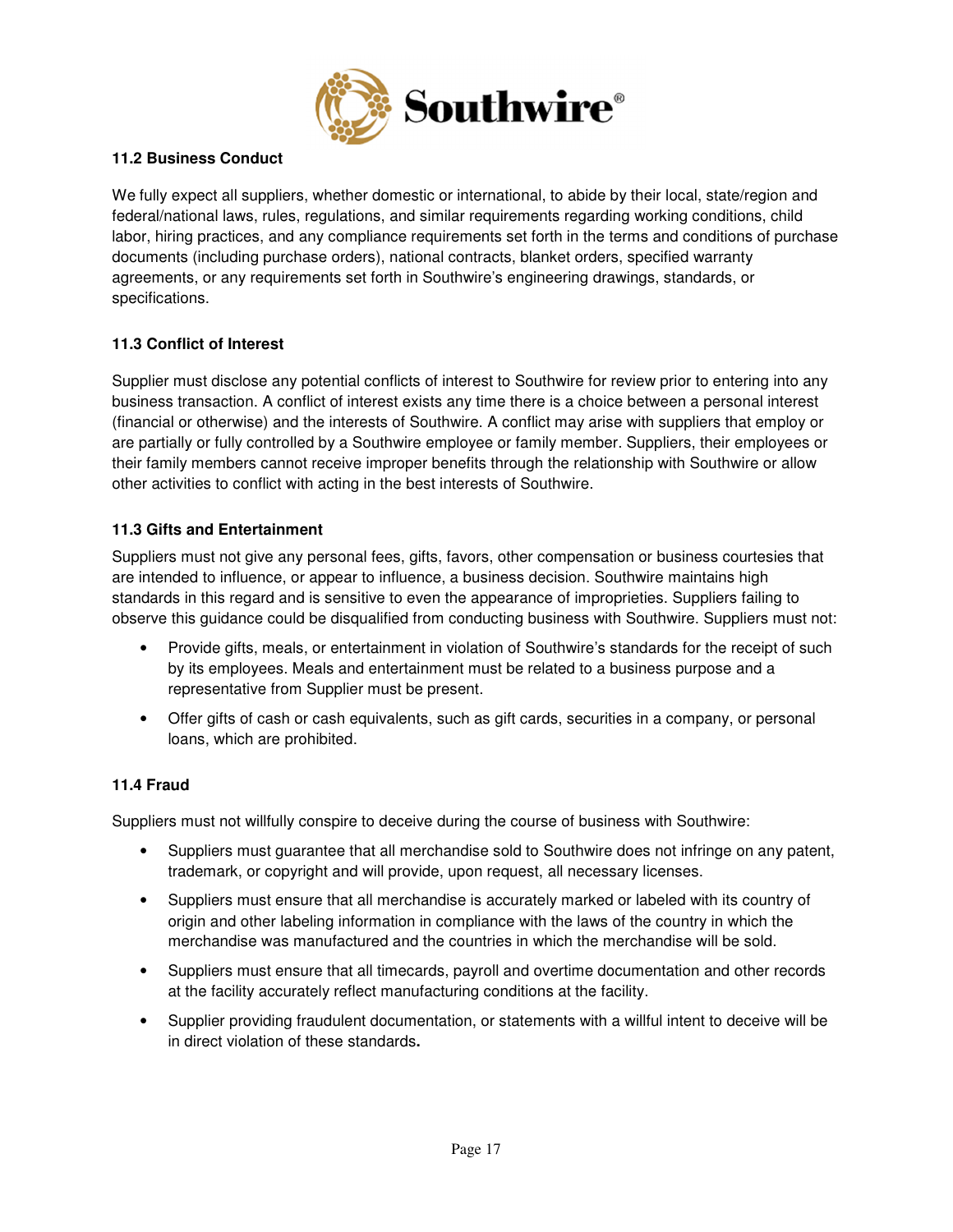

#### **11.5 Questions or Concerns**

Suppliers, their employees, or their subcontractors must report any questionable behavior by Southwire employees or suppliers. Fraudulent financial reporting, misappropriation of assets, corruption and other fraud related malfeasance, illegal activity, fiscal waste or abuse, or other suspected violations by any party may be reported by contacting Southwire's Ethics Hotline at 1-833-380-8820.

#### **11.6 Whistleblower Protections and No Retaliation**

Southwire's Anti-Retaliation Policy prohibits retaliation in any form against a person for reporting a compliance or ethical issue or for any other reason. Southwire's goal is to have a work environment where employees and suppliers feel safe to report issues without fear of retaliation or retribution. Southwire expects its suppliers to protect an individual's right to report misconduct or noncompliance with regulations or other ethical issues.

| Revision Date  | <b>Revision Description</b> |
|----------------|-----------------------------|
| March 27, 2014 | <b>New Release</b>          |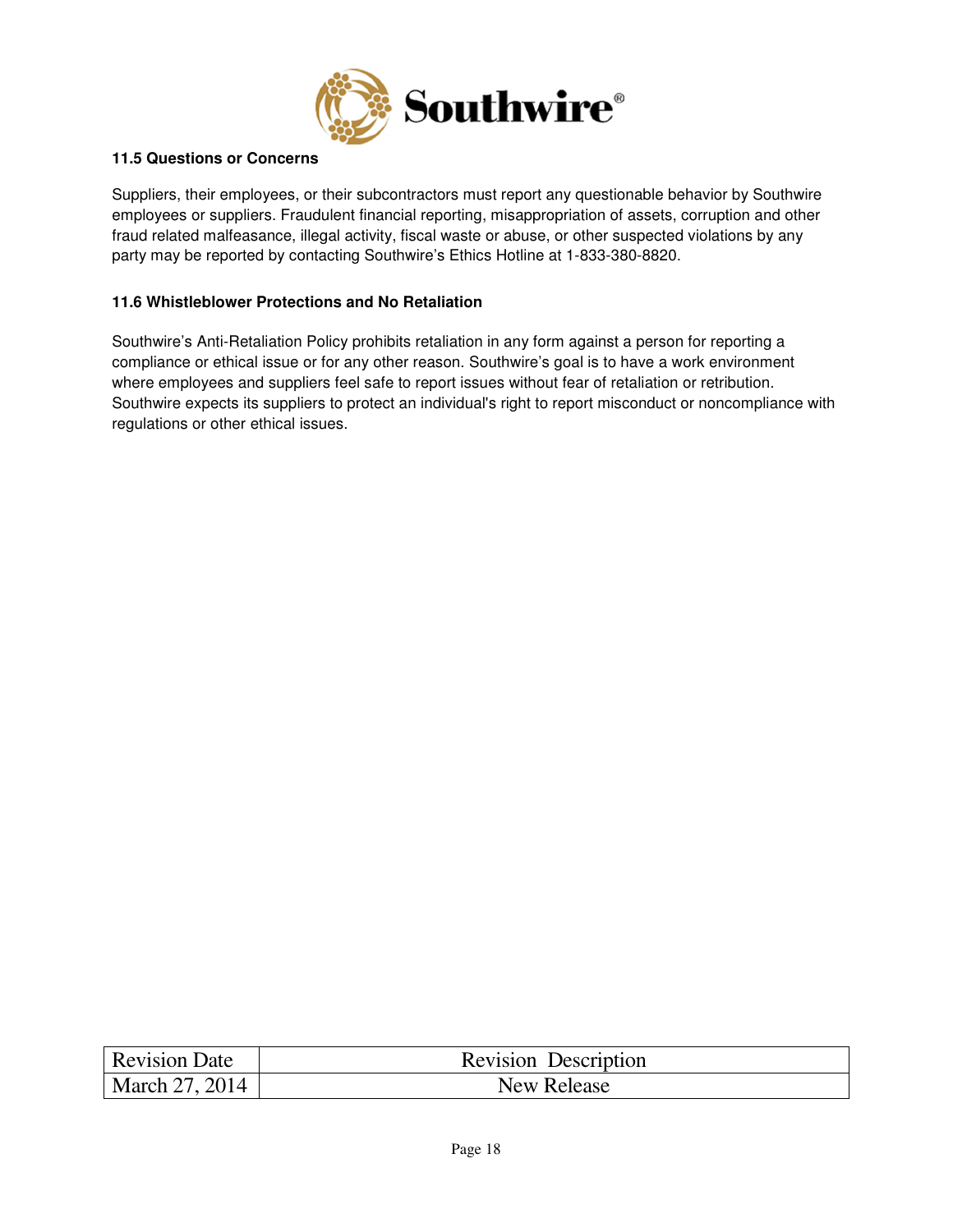

# **Definitions:**

- 1. Certificate of Analysis An authenticated document, issued by an appropriate authority,
- 2. Cpk Statistical measurements of the process capability in terms of its design specifications (limits) and performance (variability). Used in quality control, CpK takes into account both accuracy (centering) and precision (dispersion) and helps determine the cause of failures and the need for changes in the product design, tooling, or the manufacturing process.
- 3. Diverse businesses Businesses that are small, historically utilized business (HUB) zone, woman-, minority-, and veterans- owned and operated (As defined by Southwire)
- 4. Lean Manufacturing Doing more with less by employing 'lean thinking.' Lean manufacturing involves never ending efforts to eliminate or reduce 'muda' (Japanese for waste or any activity that consumes resources without adding value) in design, manufacturing, distribution, and customer service processes.
- 5. Material The matter from which something can be made. Material can include but is not limited to raw and processed material, components, parts, assemblies, sub-assemblies, fuels, lubricants, coolants, cleaning agents, and small tools and accessories that may be consumed directly or indirectly.
- 6. Pre-Qualification Form A form used to determine if a supplier is qualified to conduct business with Southwire (As defined by Southwire)
- 7. Process/System Sequence of interdependent and linked procedures which, at every stage, consume one or more resources (employee time, energy, machines, money) to convert inputs (data, material, parts, etc.) into outputs.
- 8. Product A good, idea, method, information, object or service created as a result of a process and serves a need or satisfies a want. It has a combination of tangible and intangible attributes (benefits, features, functions, uses) that a seller offers a buyer for purchase.
- 9. Purchasing Agent Administrator who assists in selection and purchase of goods and services by gathering and screening information about products, prices, and suppliers. He or she may also solicit bids from vendors and make awards of purchasing contracts. (Buyer)
- 10. Quality Management System A system by which an organization aims to reduce and eventually eliminate non-conformance to specifications, standards, and customer expectations in the most cost effective and efficient manner
- 11. Six Sigma Originally developed in 1986 by Motorola, the business management strategy is now used in many different industries in an effort to improve the quality of products or services produced by the business through the removal of defects and errors. The strategy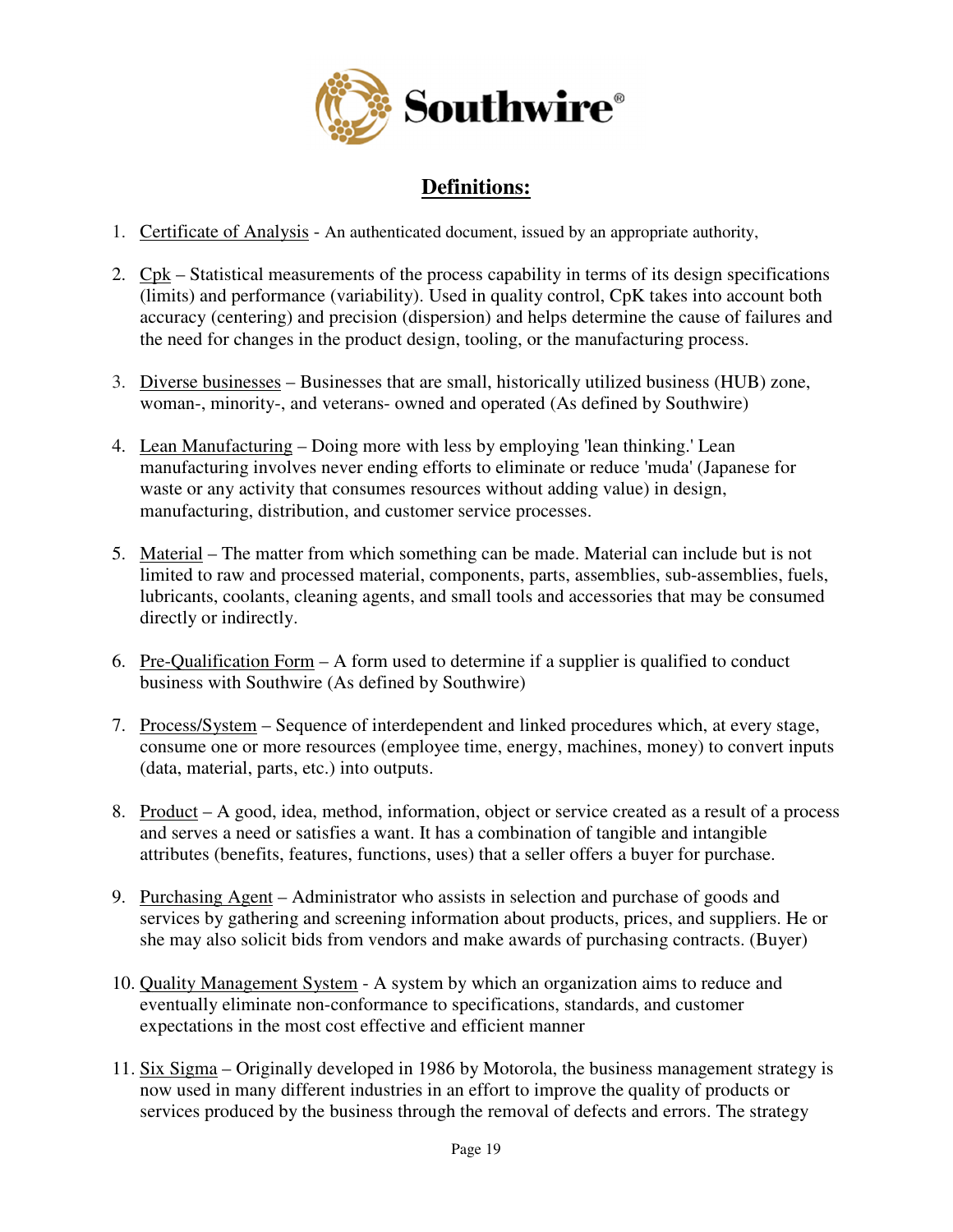

involves creating groups of people within the business or organization who have expert status in various methods, and then each project is carried out according to a set of steps in an effort to reach specific financial milestones.

- 12. Statistical Process Control Application of statistical methods and procedures (such as control charts) to analyse the inherent variability of a process or its outputs to achieve and maintain a state of statistical control, and to improve the process capability.
- 13. Supplier Database is a large databank for all of Southwire's direct suppliers (As defined by Southwire).
- 14. Supplier Self-Assessment Form A form used to evaluate a supplier based on responses to the form (As defined by Southwire).
- 15. Tier II Suppliers a supplier for Southwire's Tier I direct supplier (As defined by Southwire).

*Works Cited Upon Request*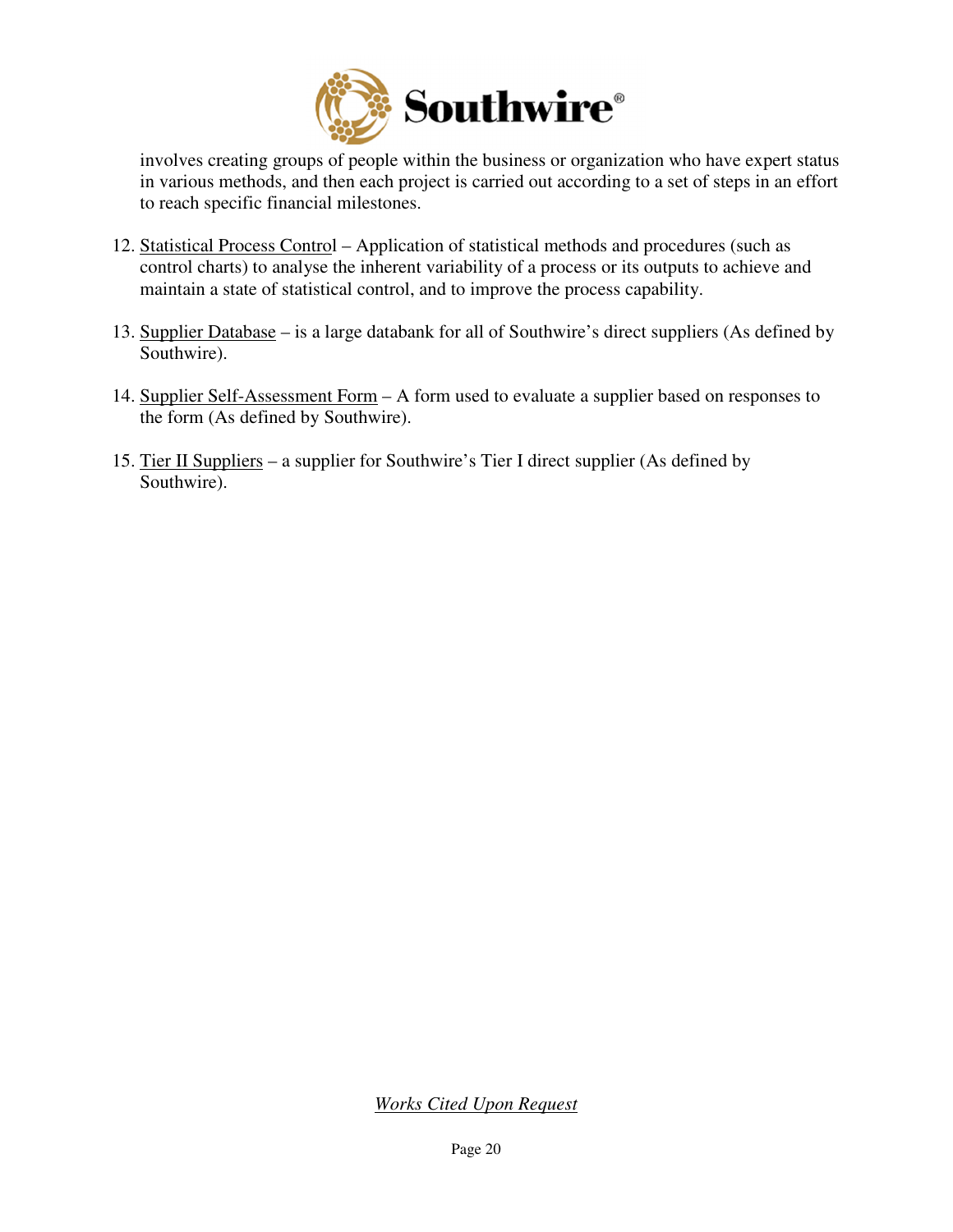

## Acknowledgement

By signing this acknowledgement, Supplier has read, understands, and will fulfill Southwire's expectations and requirements for suppliers as set forth in this Global Supplier Sustainability manual.

Company Name Signature & Title Date

**Southwire Company** 

Company Name Kurt Hennelly EVP, Strategic Sourcing Date